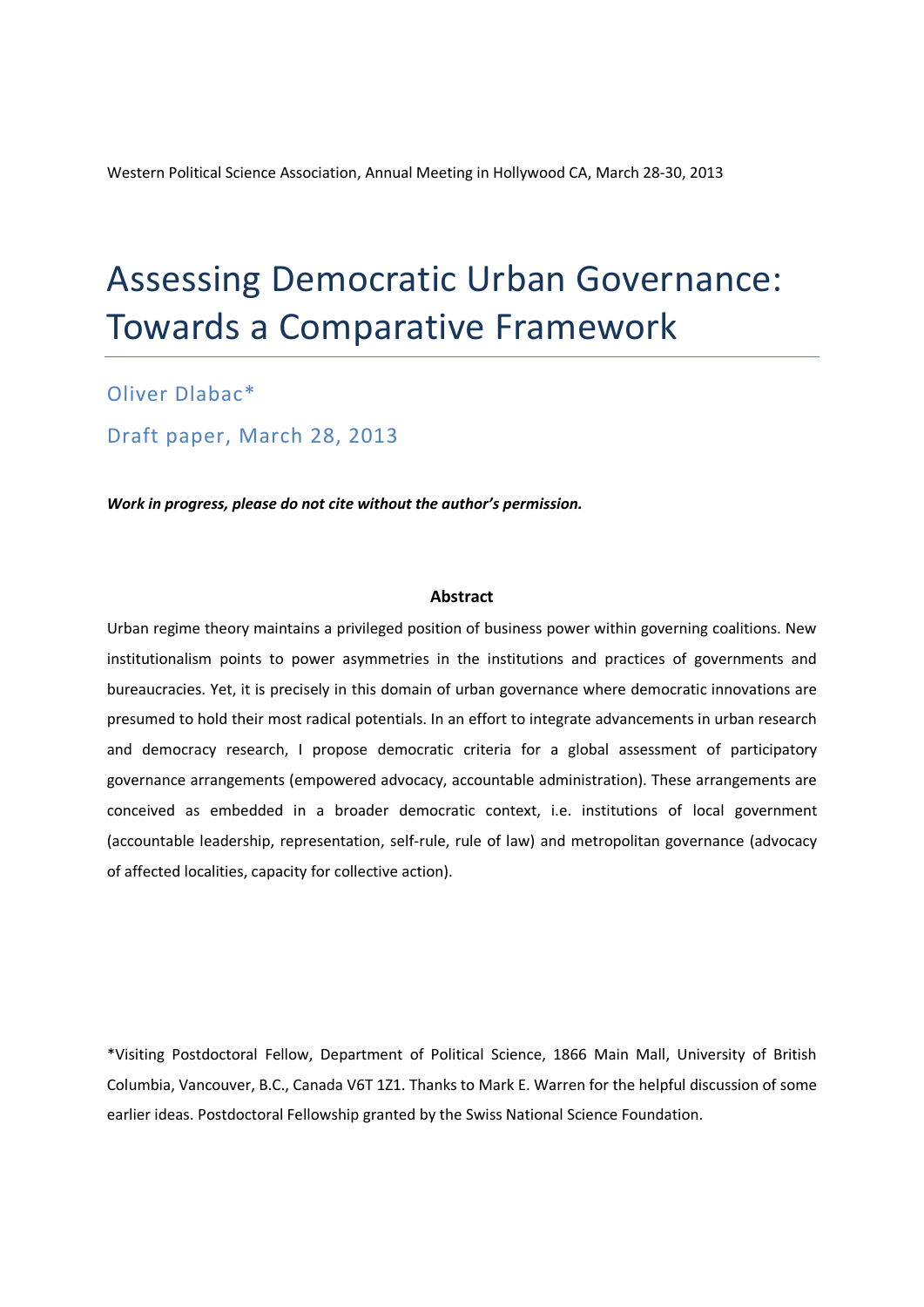## **1. Introduction**

Globally competing city regions are shaping the daily life of an increasing share of the world's population. More than half of the world's population depends on the economic opportunities offered in urban regions, while being affected by available housing, commuting ways, available means of public transportation, health and social services, schools and daycare structures, opportunities for leisure and socialization, and the quality of the environment. At the same time, it is in globally competing city regions that social and cultural differences are particularly pronounced and where the population size and complexity of governance at multiple levels make effective political involvement of all population groups seem unlikely. In fact, many people wonder whether their municipal and regional governments are actually responding to the needs of the broader population and not to the interests of particular segments of the population, business sectors and international investors.

Skepticism towards representative governments is by no means limited to the urban scale but comprises also the more distant regional and national layers. As a general trend, while citizens in developed industrial democracies have remained supportive of the democratic ideal, they have also become ever more suspicious about their representatives and their political institutions – a combination that led to the expression of 'critical citizens' or 'dissatisfied democrats' (cf. Norris 1999). As these citizens have also become better educated, connected and informed as ever before, they are also pushing for more radical forms of citizen involvement in political decision making (Dalton 2004). Political elites, in turn, have responded to popular pressures by cautiously reforming disproportional electoral systems, strengthening judicial and administrative review, decentralizing the political system, and introducing more radical forms of citizen participation (Dalton 2004; Cain, Dalton, and Scarrow 2003). Enthusiasts of participatory democracy often refer to Switzerland with its strong self-rule by means of direct legislation at all state levels (Barber 1984; Budge 1996; Kriesi 2005; Zittel and Fuchs 2007). Concurrently, governments in countries as diverse as Brazil, India, the United States and Canada are experimenting with deliberative citizen assemblies, new forms of community planning and the use of new social media (see e.g. Archon Fung and Wright 2003; Warren and Pearse 2008; G. Smith 2009).

While such reforms may have the potential to radically transform the practice of democracy – particularly at the neighbourhood, municipal and regional level – their actual contribution to the quality of democracy is far from clear (Warren 2003; Dalton, Cain, and Scarrow 2003). Do they actually protect and empower affected population groups that have hitherto been marginalized? Are political leaders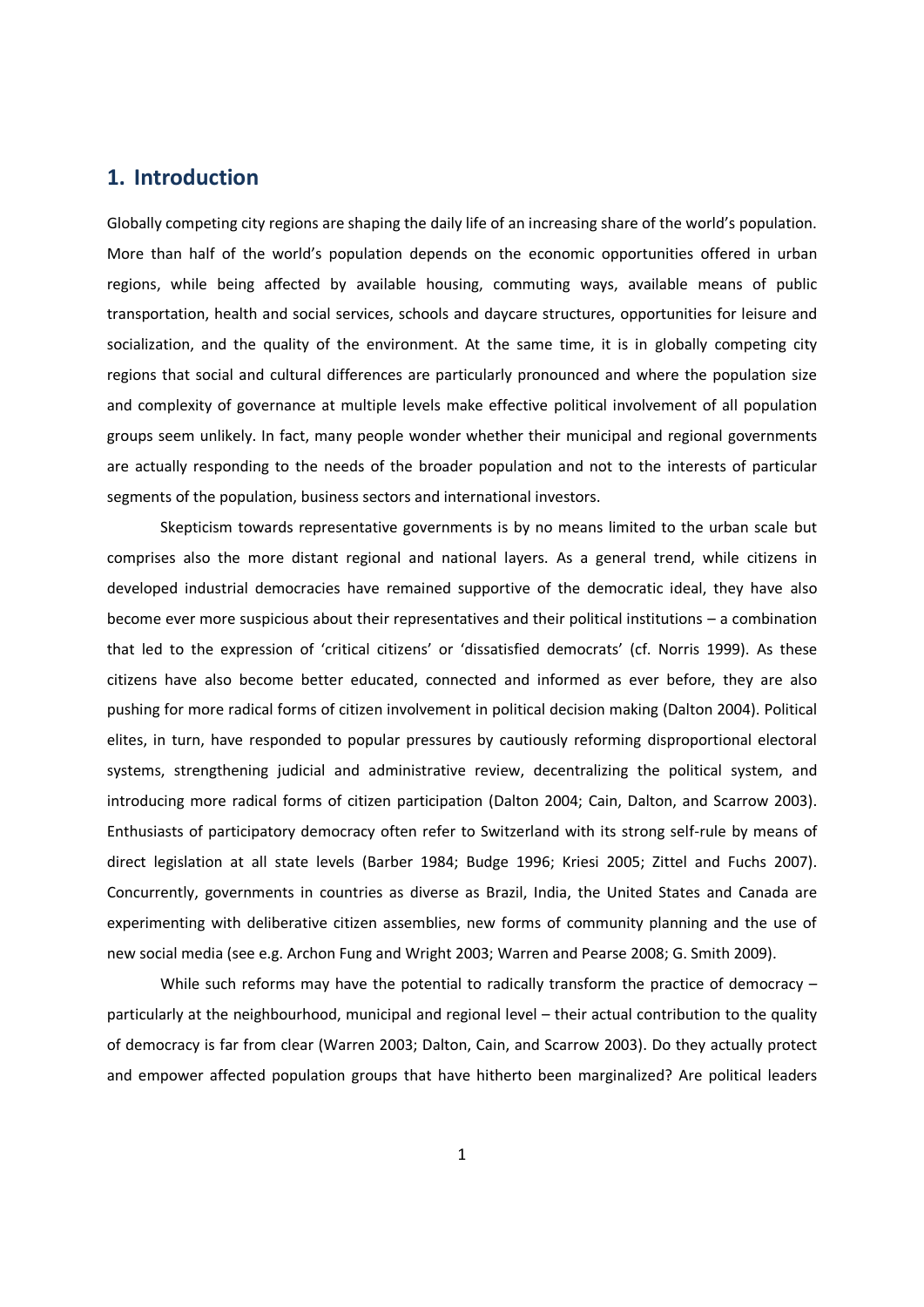and state officials actually being made more accountable and more responsive towards the broader population? In other words: is the quality of democracy really expanding?

Even though democracy research has made considerable progress in developing empirical measures for differentiating degrees of democratic quality in advanced industrial democracies, most measures adhere to a minimalist conceptualization of representative democracy at the national level, basically accounting for freedom rights, separation of powers and competitive elections (Munck and Verkuilen 2002, 11; Pickel and Pickel 2006, 154). Newer measures now depart from broader grounds of democratic theory to include accounts of inclusion, public accountability, and direct participation (e.g. Diamond and Morlino 2005; Bühlmann et al. 2011). Inspired by this multidimensional approach, a similar measurement instrument has now been developed to measure the variation of democratic qualities in subnational political systems, namely for the half-direct democracies constituted by the Swiss regions (Dlabac and Schaub 2012).

As we are interested in assessing the democratic qualities at the urban scale, it would be tempting to simply apply existing democracy measures to the local level. Yet the political processes and policy fields at the urban scale are quite distinct from the national and even regional political system. Distinct enough to have led to a sub-discipline of political science dedicated to the study of urban politics (John 2009). I believe that a framework for assessing urban democratic governance must be tailored to the particularities of the urban scale. In the next section I will therefore propose a layered framework of democratic criteria that apply to three levels of urban governance: Participatory governance, local government and metropolitan governance. In section 3 I will summarize the comparative framework and its characteristics. The paper closes with a short outlook on how the comparative framework could be tested in a comparative case study in order to develop a consolidated measurement instrument that can be applied to a wide range of Western cities.

### **2. Democracy in the Urban Space**

Urban research offers a rich background for tailoring a comparative framework for democratic governance at the urban scale. Community power theorists in the 1950s and 1960s have abandoned the previous static analysis of local government institutions, asking instead whether power is concentrated in elite networks or dispersed to a plurality of interest groups (Hunter 1953; Dahl 1961). The call for community involvement, however, was most consequential within the field of urban planning, where many cities of the 1960s and 1970s introduced forms of public involvement, which have gradually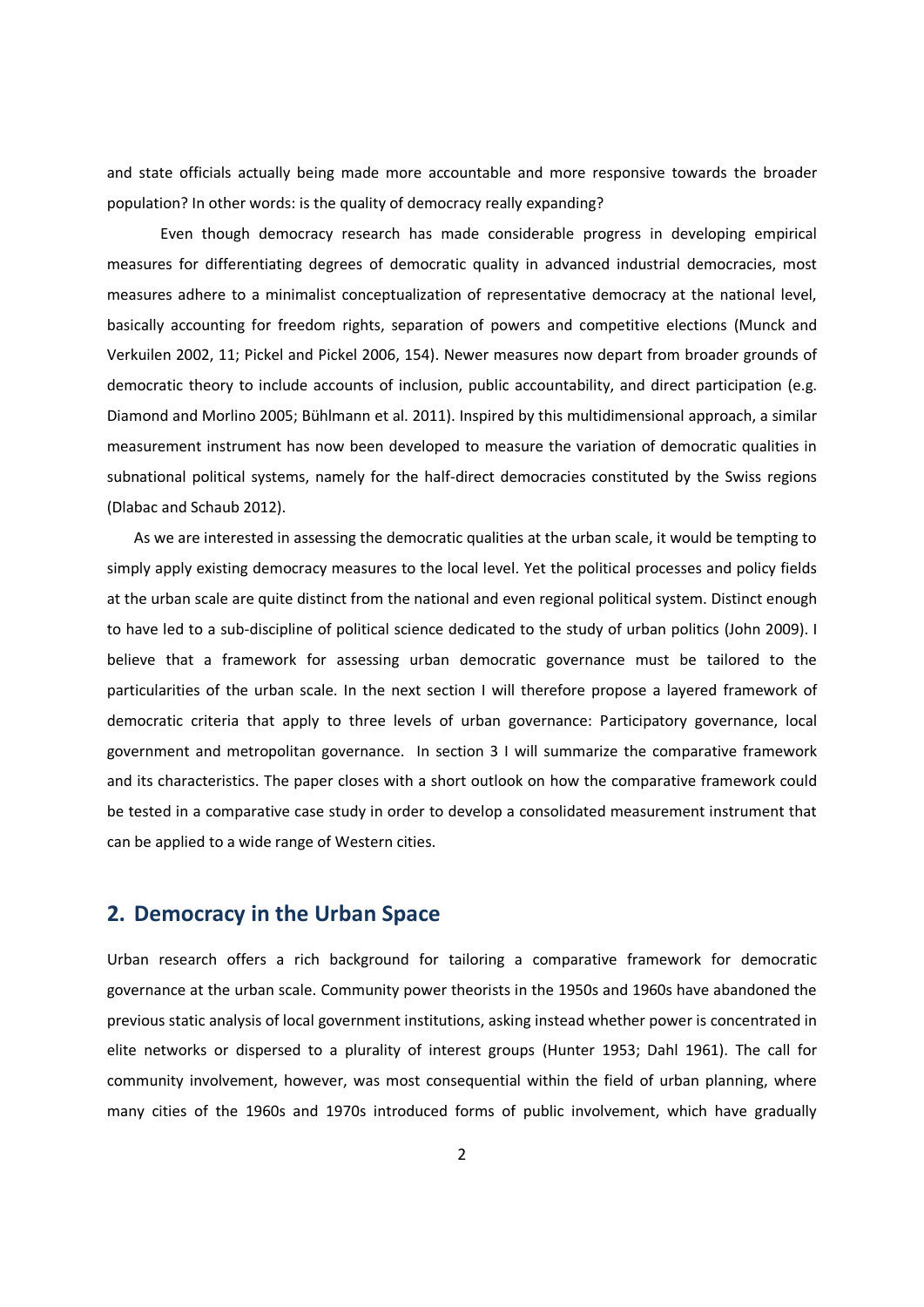expanded beyond spatial planning to include strategic planning and effective service provision (Balducci and Calvaresi 2005). Yet another strain of urban research has argued that the analysis of urban governance must necessarily encompass the metropolitan scale, as the strong interdependencies of municipalities within city regions have made more or less formalized forms of regional governance factually indispensable (Savitch and Vogel 2000).

While the analysis of urban governance has always been coupled with considerations on the effectiveness and legitimacy of urban governance, a more systematic attempt to assess the democratic legitimacy of urban governance across cities can be found in a European comparative research project (Haus, Heinelt, and Stewart 2005; Heinelt, Sweeting, and Getimis 2006). The research team explores how cities in different institutional settings and with different political cultures combine urban leadership and community involvement to produce more or less effective and legitimate outcomes. While basing their comparisons on elaborate empirical typologies of local government institutions, leadership styles and forms of community involvement, the actual evaluation of different forms of urban governance was confined to measures of urban sustainability and subjective assessments of legitimate policy-making.

The normative framework developed here takes into account three central layers of urban governance that can be identified in urban research. At the heart of the framework are the evolving participatory governance arrangements, as they hold the potential of empowering advocates of marginalized population groups and making bureaucracies more accountable towards the broader public. These arrangements, however, do not exist in isolation and must be conceived as embedded in a broader democratic context, i.e. institutions of local government and metropolitan governance. Firstly, elected leaders and representatives will remain the central figures to be held responsible for their acts by the broader public. Even where decision power is delegated to community representatives, agenda setting, political communication and actual enforcement of the agreed policies remain highly dependent on democratically accountable urban leaders and political representatives. Secondly, the institutional design of metropolitan governance will determine whether population groups across the metropolitan region will engage in collaborative action or whether some localities will suffer from negative-sum rivalries and external costs caused by unilateral strategies pursued by other localities. Let us now consider the democratic potentials offered at these three governance levels one after another.

3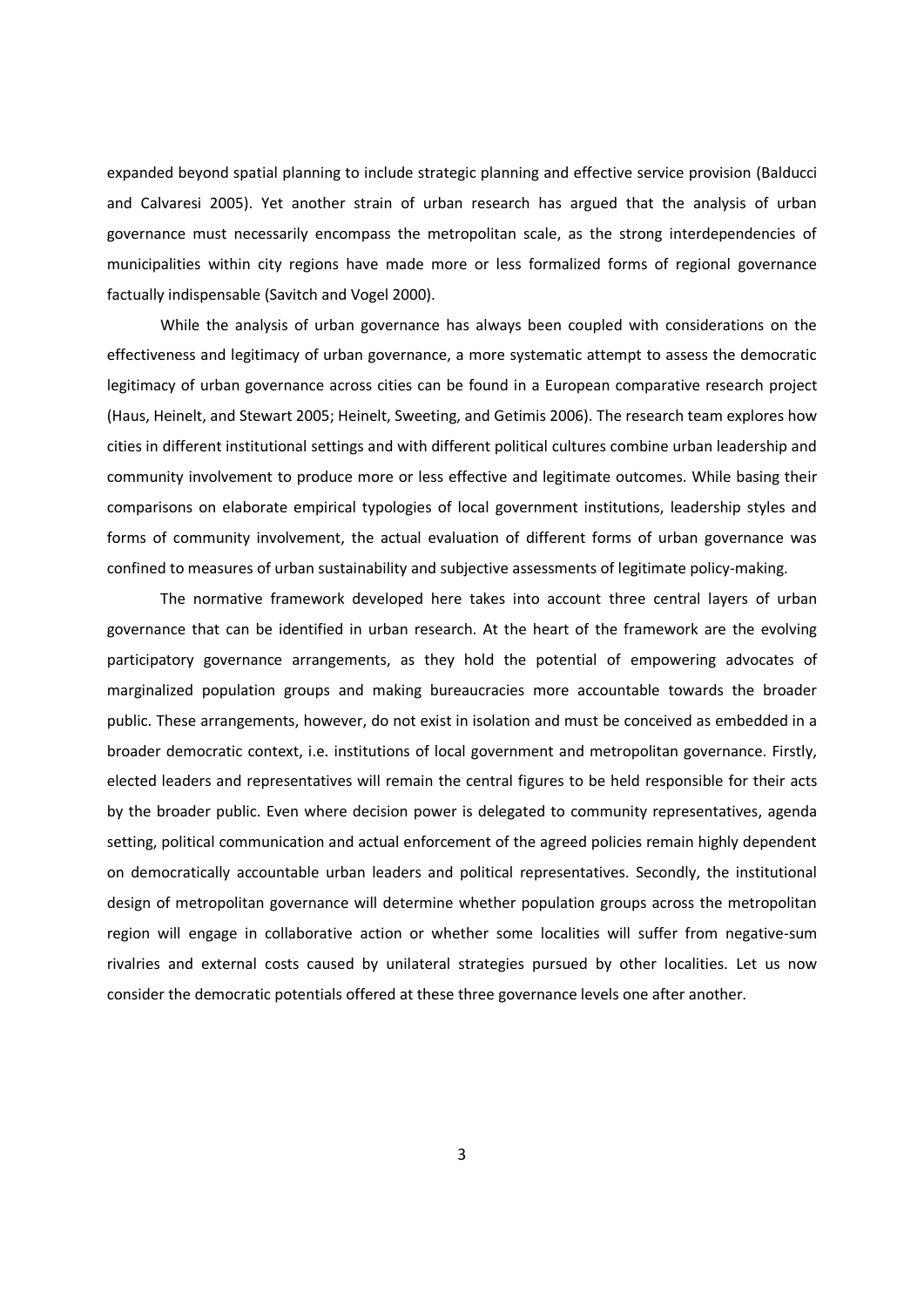# **2.1. Governance-Driven Democratization: Empowered Advocacy and Accountable**

#### **Administration**

Accounts of urban governance beyond city hall have typically been painted in dark colours. Taking a middle ground between elitist and pluralist theories of urban politics, urban regime theory focuses on informal governing coalitions forged by urban leaders and senior bureaucrats to include resourceful business elites and selected community representatives securing the necessary electoral support for pursuing a more or less progressive policy agenda (Stone 1989). Within such an urban regime no one would dispose of absolute power, but business power would certainly have a privileged position as financial assets could be most readily converted for achieving significant policy results. Depending on the composition of this government coalition certain population groups can be effectively excluded from power while marginal potential opposition groups may be bought in by small-scale material incentives. The formation of stable regime structures, however, is by no means certain, and while existing government coalitions in some cities may adapt to changing political circumstances, in other cities they may be effectively challenged by newly forming opposition groups and protest movements.

In recent years, neo-institutionalism is gaining ground in urban research to complement the dominant approach of urban regime theory. In contrast to the discredited old institutionalism, new institutionalism accounts not only for formal institutions, but also for power asymmetries replicated by informal conventions and coalitions of governments and bureaucracies (Lowndes 2009). The old model of administrations being hierarchically controlled by electorally accountable governments seems no longer viable in a context of autonomous and closed governance networks that cannot longer be over sighed by the legislature, thus rendering public accountability a central challenge (Kjaer 2009). Administrative agencies and street-level bureaucrats are exposed not only to multiple hierarchical principles but they also develop informal 'decision rules' emerging from task performance as well as 'attention rules' that might privilege certain neighbourhoods or citizen groups above others (Jones 1995,

84–85).<br>As scholarly attention has moved from the formal institutions of municipal government to the opaque and potentially exclusive character of bureaucratic practices, policy networks and government coalitions, we may contend with Mark Warren (2009) that the most radical potentials of democratization have also shifted from electoral democracy into democratic governance, the field of technocrats and administrators. We may, in fact, be witnesses of a trend that Warren eloquently calls 'governance-driven democratization'. According to Warren (2009, 8), "elected governments have become increasingly aware that electoral legitimacy does not translate into policy-specific legitimacy." Initiated from within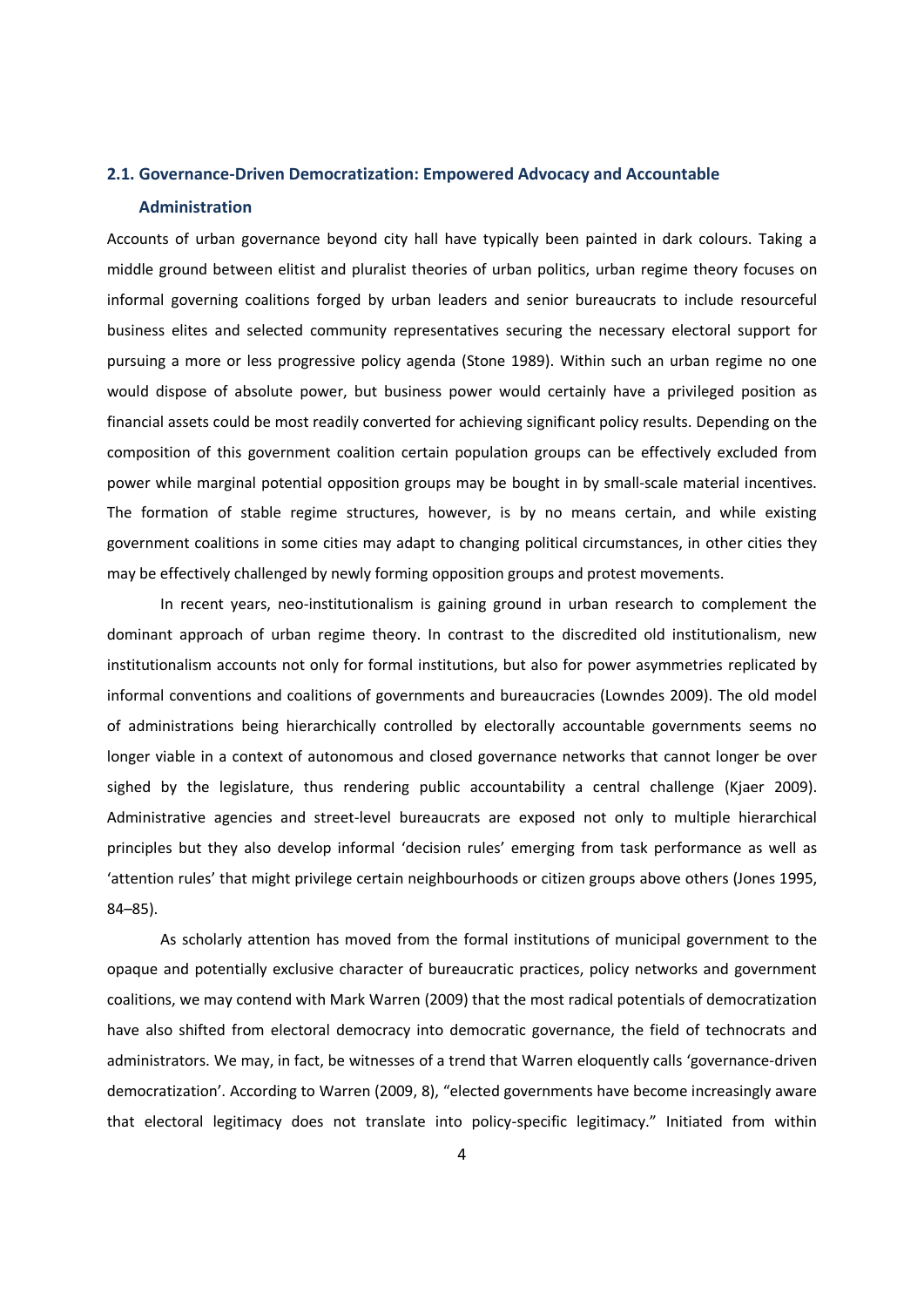government and administration, new forms of democratic participation have emerged. These are not meant to replace other forms and spaces of democracy such as electoral democracy, social movements or deliberation through the media but might be supplementary to it (Warren 2009, 8). These new forms are not to be confused with direct participation in the form of direct legislation, they are often democratic experiments commonly engaging a relatively few citizens and rather have the potential to constitute a means of representation of the broader population. Warren proposes to critically assess the opportunities and dangers of governance-driven democratization as measured by the democratic values of *inclusion of the affected*, *empowerment*, *representation*, and *deliberation*.

In a similar vein, Graham Smith (2009) develops a comparative framework that allows for the comparison of very different modes of citizen participation based on the "manner and extent to which they realize desirable qualities or *goods* that we expect of democratic institutions" (Smith 2009, 12). More specifically he compares participatory budgeting, deliberative citizen assemblies, direct legislation and e-democracy with regard to the 'democratic goods' of *inclusiveness*, *popular control*, *considered judgment* and *transparency*. Brigitte Geissel (2012), in turn, proposes to compare different forms of democratic innovations by their degree of inclusive *equal participation*, *perceived legitimacy*, and *deliberative quality*, but also by their impact on the citizens' democratic skills (*civic education*) and on the actual achievement of collectively identified goals (*effectiveness*).

An even more detailed account of single participatory processes all over the world is strived for by the *Participedia* project (A. Fung and Warren 2011). This open-source repository collects qualitative and quantitative data on institutional design and democratic outcomes of participatory processes in the whole range of possible policy fields. Design choices are categorized in order to capture the selection method of participants, the modes of communication and decision and the extent of authority and power assigned to exercises of public participation. With regard to democratic outcomes, contributors to the project are asked to assess a number of aspects: increased *voice of those affected*, increased *relevant information*, development of *citizen capacities* and *organizational capacities*, *deliberative quality*, and limited levels of *corruption and undermining patronage systems*.

In contrast to the aforementioned proposals we do not intend to comparatively evaluate different forms or single instances of participatory processes. Rather, the aim is to assess the democratic quality of governance across cities. Our units of comparison are thus cities, and we are interested in a broader assessment of democratic qualities within that urban space. If we want to assess the level of governance-driven democratization, we need to make an overall evaluation of how existing participatory processes have led to particular democratic outcomes. In any case, these participatory processes must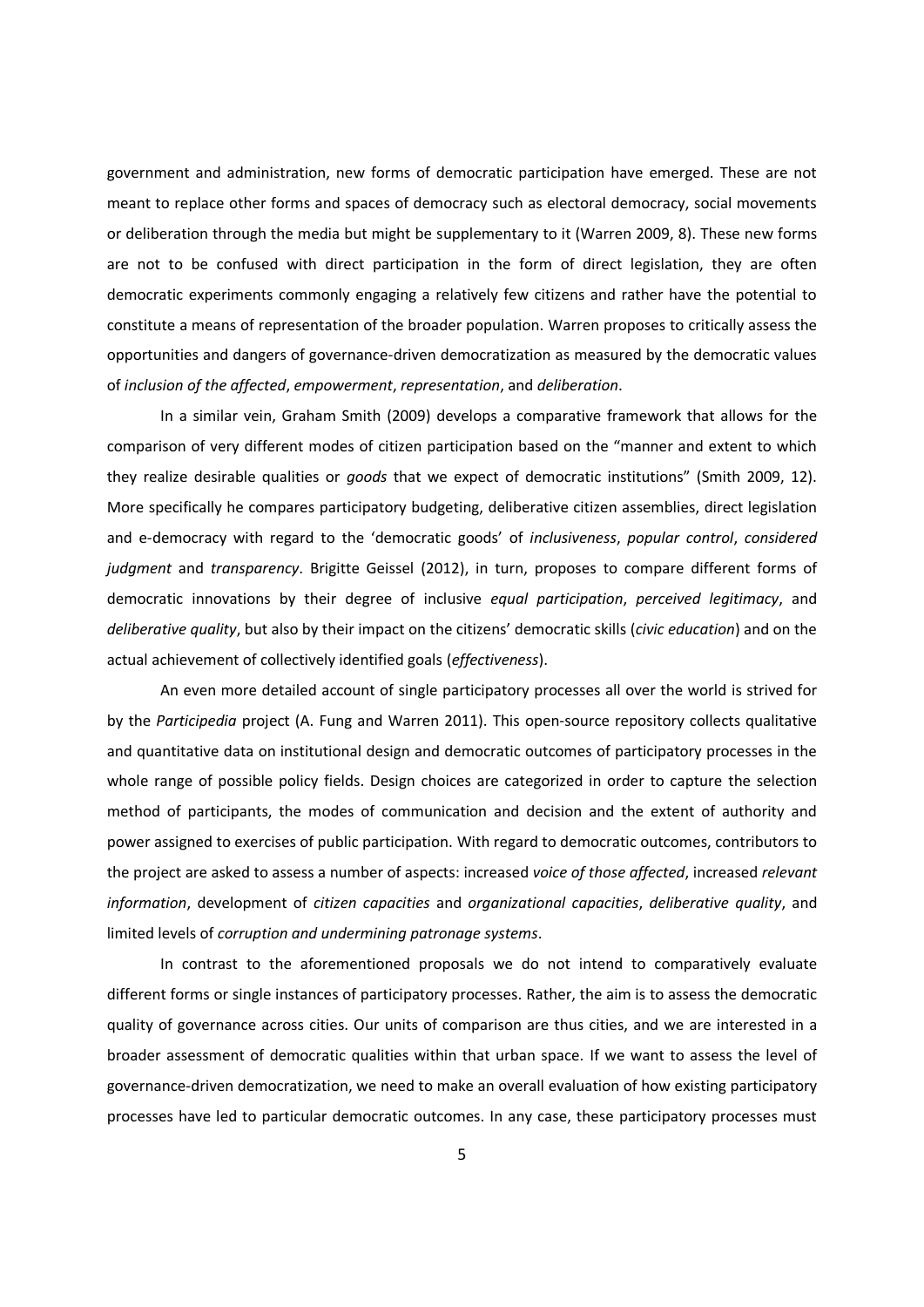be evaluated against the background of potential urban regimes, policy networks, administrative practices and protest politics that may have remained unaffected by the participatory processes at hand. More specifically, I propose to assess the level governance-driven democratization by two broad criteria of democratic outcomes: *empowered advocacy* and *accountable administration*.

*Empowered advocacy.* Instead of relying on highly idealistic accounts of an equal voice to everyone affected, improved civic skills and the deliberative quality of decision, I believe that an overall assessment of democratic governance in the context of potentially exclusive policy networks, government coalitions and administrative practices requires a far more pragmatic conceptualization of empowerment and advocacy. Individuals pertaining to marginalized population groups typically play a minor or no role in these processes (Getimis, Heinelt, and Sweeting 2006, 13). All the more important is the involvement of representatives for all potentially affected population groups throughout the whole process of policy formation, decision making, implementation and monitoring. This requirement does not mean, however, that the final decisions and administrative acts must accommodate to the needs and desires of all affected population groups equally. Some people might be promoting more particularistic interests, while a decision made at the neighborhood or higher level might weight collective goals of other affected population groups more heavily. The balancing of narrow interests will depend on a power balance between involved representatives and the role of public officials and elected leaders in initiating governance processes, selecting participants, structuring interactions and considering conflicting goals and interests in their final decision making and implementation acts.

Now, who are the representatives of potentially affected population groups to be considered for involvement? Again, my approach will deviate from the idea of selectively or randomly assigning citizens to represent citizens with similar characteristics. Particularly if participatory exercises are designed as purely consultative, its actual impact on decision making and implementation will depend on the involvement of organizations that dispose of a high capacity to mobilize their members and sympathizers in the case public officials should ignore their positions. Whereas unorganized citizens might be more susceptible to co-optation by more powerful interests, neighborhood organizations and advocacy groups at neighborhood or higher levels will usually make for a more empowered advocacy, provided they must not fear a shortage of public funds (see Archon Fung 2004, chap. 3.9, 7.3). In cases where resourceful groupings lobby against a broader cause, public officials and urban leaders will have to publicly justify their stance and convince the broader public of their reasoning.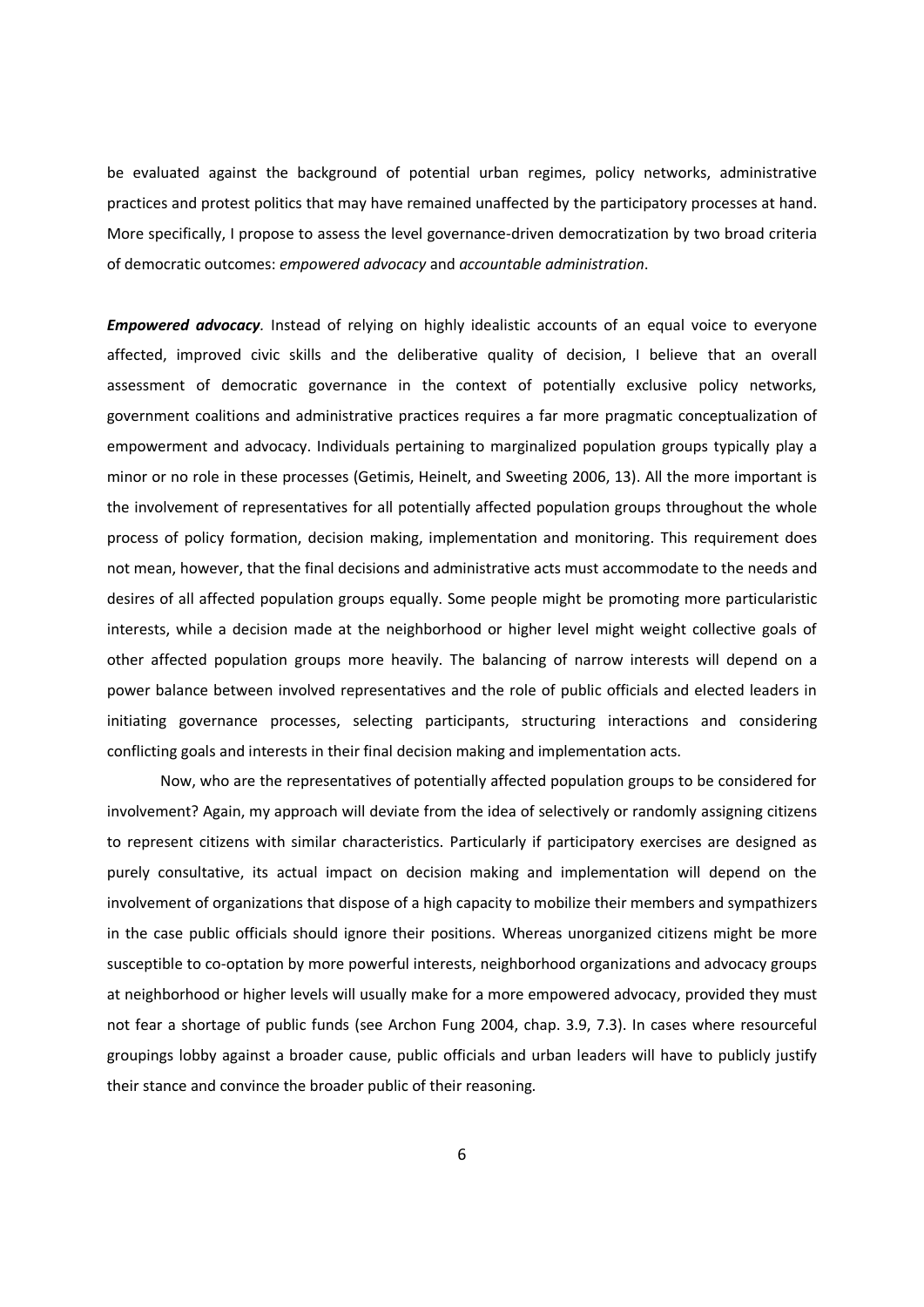*Accountable administration.* Independently of whether participatory processes succeed in securing empowered advocacy of all affected or not, practices of governance may also be democratized by exposing technocrats and administrators to public accountability (Getimis, Heinelt, and Sweeting 2006, 16). Participatory processes may serve this goal by requiring public officials to present information and justify their stance towards participating publics. Depending on the relevance and publicity of governance processes, mass media may take interest and deliver a more or less differentiated media coverage, allowing for a broader public awareness and public accountability of ongoing governance processes. Even though public accountability does not include immediate sanctioning mechanisms, the mere need of public officials to listen to different needs and justify their stance to affected population groups may lead to adapting attitudes and innovative practices. Moreover, public officials are not immune to public pressure and might wish to avoid provoking public criticism that can be anticipated.

# **2.2. Democratic Local Government: Accountable Leadership, Representation, Rule of Law, and Self-Rule**

Even if urban regime theory and the new institutionalism have focused on leadership, informal coalitions and administrative practices, scholars of urban politics have not neglected the importance of formal government institutions and local autonomy for framing these governance processes, particularly when theorizing in an international perspective (e.g. Wolman 1995; Goldsmith 1995; Bäck 2005). A typology which has been widely used in comparative local government studies was put forward by Hesse and Sharp (1991). The variation of local state traditions in western states can be appreciated in the extended typology by Loughlin and Peters (1997), as shown in table 1.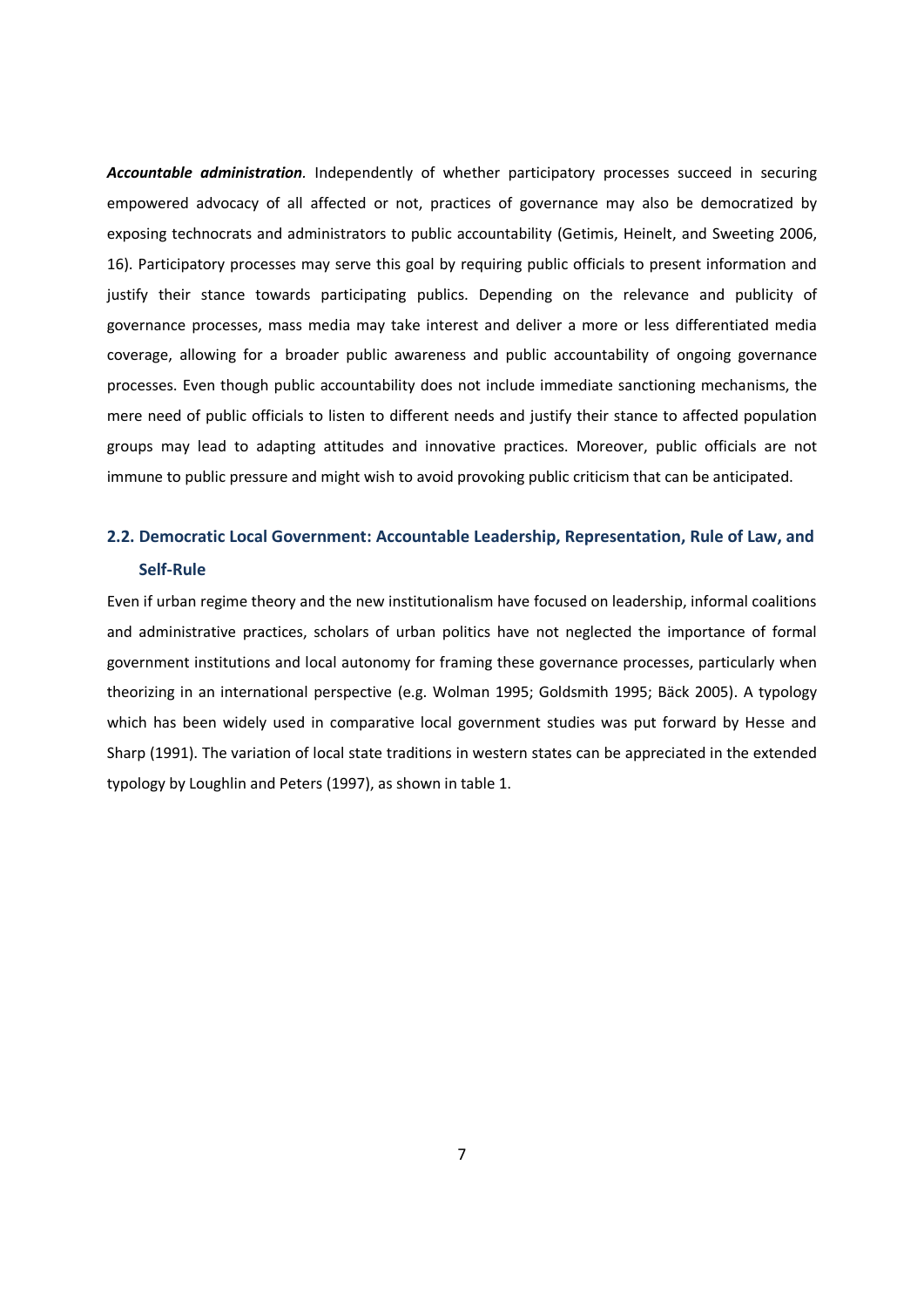|                        | Anglo-Saxon        | French             | Germanic                | <b>Scandinavian</b> |
|------------------------|--------------------|--------------------|-------------------------|---------------------|
| Is there a basis       | N <sub>o</sub>     | Yes                | Yes                     | <b>Yes</b>          |
| for the 'State'        |                    |                    |                         |                     |
| <b>State-society</b>   | Pluralistic        | Antagonistic       | Organicist              | Organicist          |
| relations              |                    |                    |                         |                     |
| Form of political      | Limited federalist | Jacobin, 'one and  | Integral/organic        | Decentralized       |
| organization           |                    | indivisible'       | federalist              | unitary             |
| <b>Basis of Policy</b> | Incrementalist     | Legal              | Legal corporatist       | Consensual          |
| <b>Style</b>           | 'muddling          | technocratic       |                         |                     |
|                        | through'           |                    |                         |                     |
| Form of                | 'State power'      | Regionalized       | Co-operative            | Strong local        |
| decentralization       | (US); local        | unitary state      | federalism              | autonomy            |
|                        | government (UK)    |                    |                         |                     |
| <b>Countries</b>       | UK, US, CAN (but   | FRA, ITA, SPA      | GER, AUT, NET,          | SWE, NOR, DEN       |
|                        | not Quebec), IRE   | (until 1978), POR, | SPA (after 1978,        |                     |
|                        |                    | Quebec, GRE, BEL   | <b>BEL</b> (after 1988) |                     |
|                        |                    | (until 1988)       |                         |                     |

**Table 1: State traditions**

Source: Loughlin and Peters (1997, 46)

Another perspective on local governments is proposed by Hendriks (2010) who adapts the highly influential democracy typology set forth by Lijphart (1999) to the local level, by identifying majoritarian and consensual characteristics of local governments (table 2). In the UK, the prototype of the majoritarian system, local governments continue to be dominated by majoritarianism, despite some recent efforts to introduce selective consensual traits (Hendriks, Loughlin, and Lindström 2011, 717). The Rhinelandic countries in contrast dispose of a consensual pattern at the local level as well, although the federal state of Germany with its 'two-and-a-half party system' and strong directly elected mayors shows some elements of a majoritarian democracy (Hendriks, Loughlin, and Lindström 2011, 720). The Nordic countries with their unitary welfare states lack the strong meso-level found in the Rhinelandic countries and disposes of a multi-party system that is often biased towards one or two dominant parties (Hendriks, Loughlin, and Lindström 2011, 721). The southern European states, finally, "share a history of strong centralization and concentration of political and administrative power", with France, Greece, Portugal, and Malta still being dominated by the majoritarian model, notwithstanding the decentralization efforts in France since the 1980s (Hendriks, Loughlin, and Lindström 2011, 722).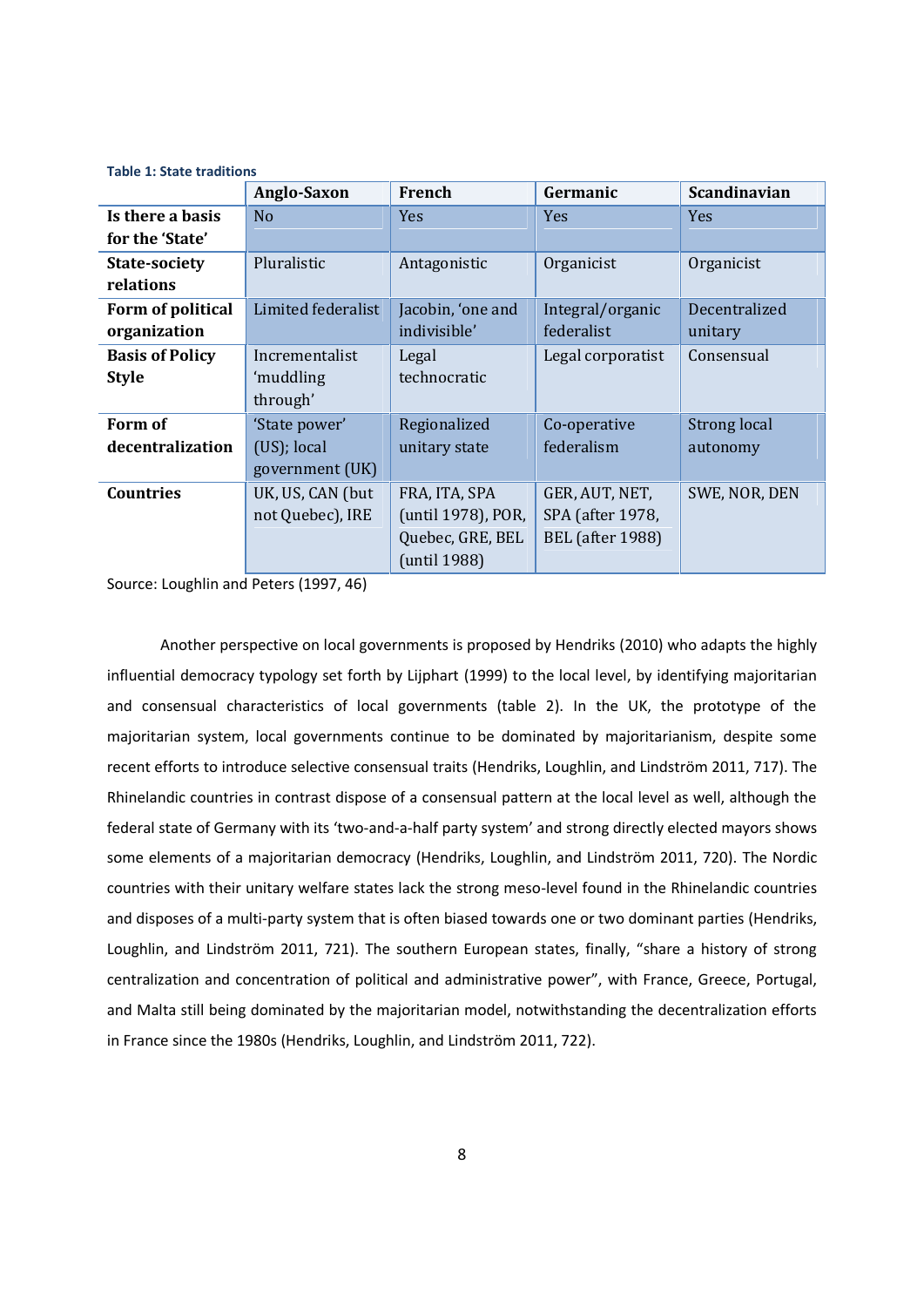|                                     | Majoritarian                  | <b>Consensual</b>               |  |
|-------------------------------------|-------------------------------|---------------------------------|--|
| Party system                        | Two-party system              | Multiparty system               |  |
| <b>Cabinet</b>                      | One-party with simple council | <b>Multiparty coalitions</b>    |  |
|                                     | majority                      |                                 |  |
| <b>Government-council relations</b> | Executive dominance in        | Balanced relations in dualistic |  |
|                                     | monistic government           | government                      |  |
| <b>Electoral system</b>             | Majoritarian                  | Proportional                    |  |
| <b>Interest groups</b>              | Pluralism                     | Local corporatism               |  |
| Division of local power             | Unitary, centralized          | Multi-tier and multi-unit       |  |
| Division of regulatory power        | Concentration, vertical lines | Dispersed, need for horizontal  |  |
|                                     | from committees to sectoral   | coordination of policy sectors  |  |
|                                     | bureaucracies                 |                                 |  |
| Local autonomy                      | Home rule, local autonomy     | Institutionalized               |  |
|                                     |                               | interdependency                 |  |
| Legal-administrative                | Limited                       | Oversight by external bodies    |  |
| supervision                         |                               |                                 |  |
| <b>Financial-economic auditing</b>  | Under local political control | External 'courts of audit'      |  |
| Source: Hendriks (2010, 55, 72-73)  |                               |                                 |  |

**Table 2: Majoritarian and consensual characteristics of local governments**

Although these accounts are illustrative of the large variation across local governments, our primary concern are not these institutions, but the democratic quality of urban governance taking place within that institutional context. The question is therefore, how well are different institutional designs suited to promote democratic outcomes? I will argue that the democratic outcomes to be considered within the realm of local government are: *accountable leadership*, *inclusive representation*, *considered self-rule*, and *substantive rule of law*.

*Accountable leadership.* Given the modest resources commanded to local governmental authority in most countries, studies of urban governance have stressed the importance of urban political leadership for energetic governance (Stone 1995). Even though political leadership can be exercised by a variety of people across a city, most studies focus on those people at the top of the formal political institutions as this group "has influence over public resources and hence has accountability and power relations with all the citizens within the area" (Greasley and Stoker 2009). Key tasks of these political leaders are: maintaining political support, developing policy direction, representing and defending the authority's goals in negotiations with other bodies, and ensuring task accomplishment (see Leach et al. 2005). Leader's success to attain their goals has often been explained by contextual factors and personal skills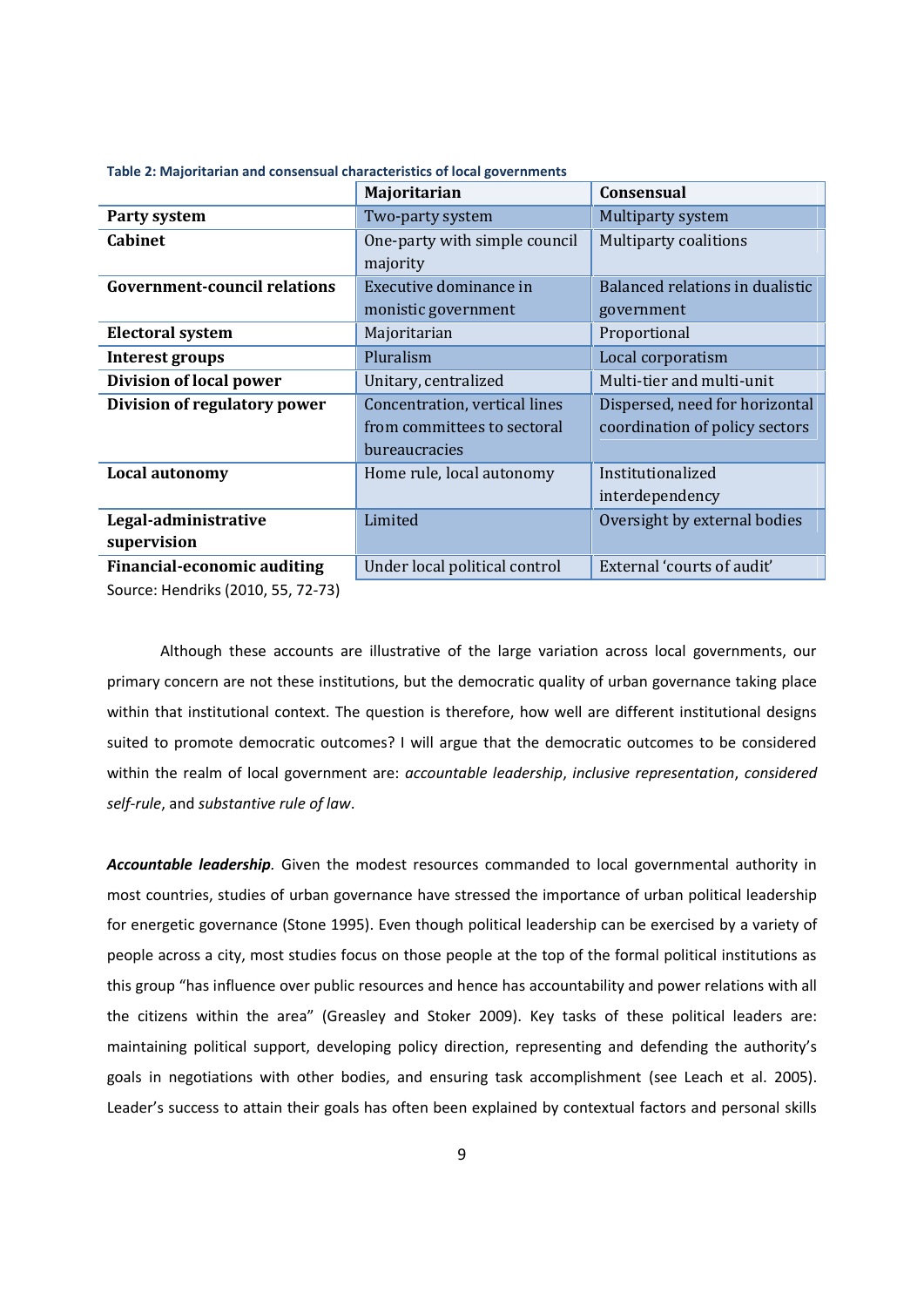and capabilities, but also by the institutional structure in which they operate. In a comparative study of 14 countries Mouritzen and Svara (2002) differentiated four ideal types of governmental forms. In *strong mayor* systems an elected mayor controls the majority of the city council and is responsible for all executive functions. In the *committee-leader* form the political leader is charged with some executive functions, but other functions are assigned to standing committees and to the top administrator (CEO, city manager, secrétaire générale or the like). In the *collective* form there is one elected collegiate body that is responsible for all executive functions, where the mayor presides the body. Finally, in the *council manager* form, all executive functions are in the hands of a city manager who is appointed by the city council, where the mayor is formally assigned presiding and ceremonial functions only. The authors note, however, that the governmental form does not automatically relate to a strong policy leadership. Instead they find that leaders in strong mayor and leader-committee forms are more likely to figure as party leaders bringing their party concerns into their role.

In the earlier mentioned European comparative research project the evidence does not support the general hypothesis of enhanced leadership in systems with direct mayoral elections, consolidated party systems or strong parliamentary support. Instead it is particular leadership styles that are encouraged depending on the institutional and political context (Bäck 2006). The more fragmented the institutional and political landscape, the more likely are leadership styles that facilitate cooperation and consensus. Constitutional arrangements that vest the political leader with high degree of legitimacy through direct elections, in contrast, are favourable conditions for a visionary style, where a leader gains the support of different sides to promote innovative policies. However, the same constitutional feature may also encourage a city boss style, with the political leader promoting his agenda without anticipating capacity building in local or regional actors.

Whereas strong policy leaders backed by their council might be desirable in terms of their achievements, a strong and visible leadership might also bolster the public accountability of urban politics. On the other hand, strong urban leaders must not always entertain active relationships of accountability with the broader public. Effective accountability requires that urban leaders listen to the needs of the urban population, inform about ongoing processes and give public justifications of their stance in controversial matters. A critical public debate is also conducive to an informed electoral debate, where elections represent a potential sanctioning mechanism for urban leaders and their supportive councillors.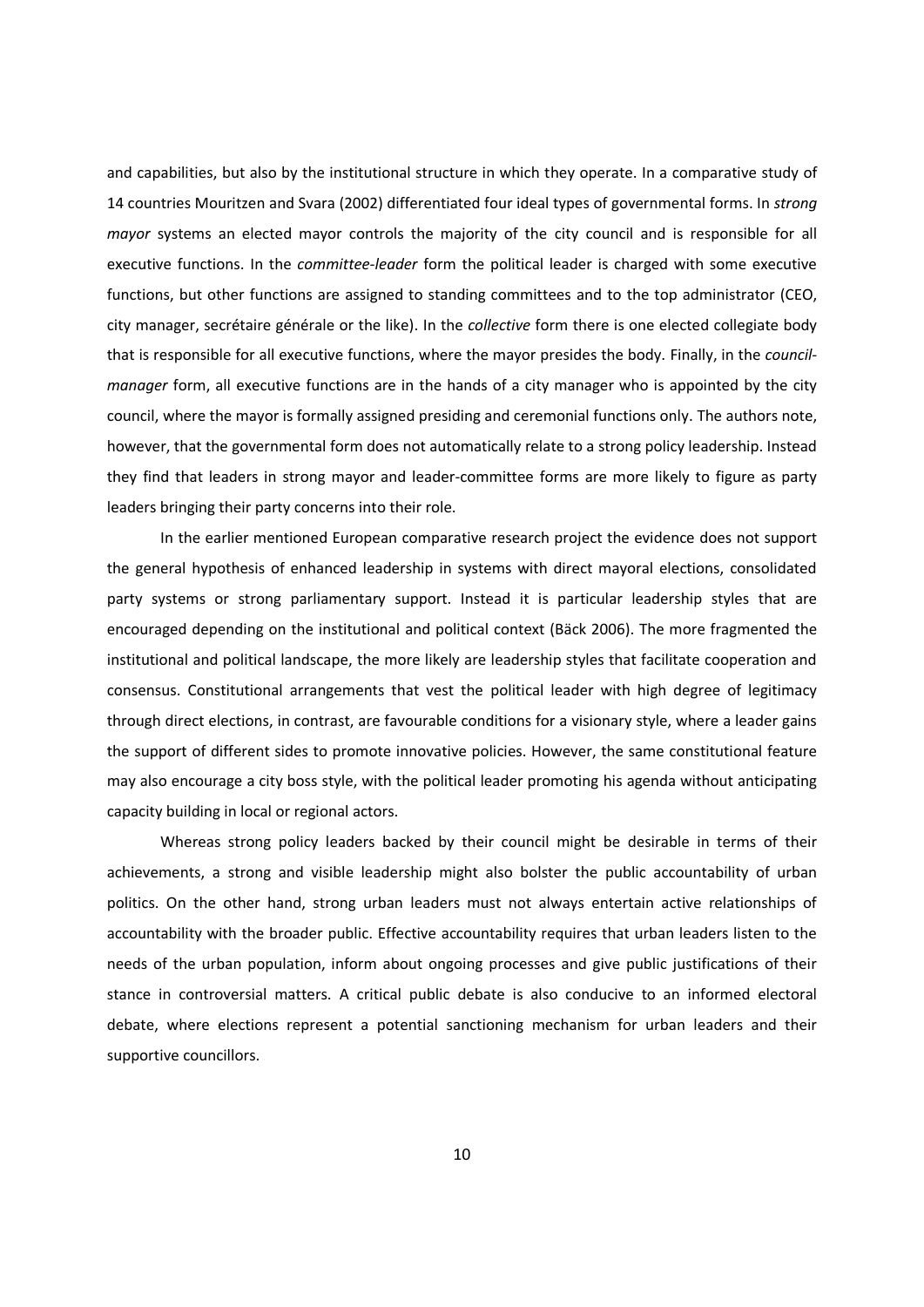*Inclusive representation*. While population groups should dispose of empowered advocacy in governance processes affecting their everyday life, their needs and wishes should also be forcefully represented at the level of local government. Representative councillors may initiate policies and projects that are vital to their constituents while also serving the broader population of the city. Just as well, representative councillors may effectively challenge some policies and developments favouring certain population groups at the expense of the majority of the population.

Inclusive representation, however, has not everywhere been the primary concern when institutionalizing local government. Indeed, the variation in important institutional aspects noted earlier can be attributed to different fundamental values in different societies. For the case of the United States, Wolman (1995) identifies three such fundamental values: *Participation*, *pluralism and representation*, and *economy and efficiency*. Jefferson's 'sovereignty of the individual' was the animating force behind the early American local government, which in New England took the form of town meetings but in other places also the use of local referenda and initiatives. In reaction to the Jeffersonian concern with participation the pluralist version of local democracy consists of conflict among diverse groups, which needs to be resolved by representative decision makers, combined with the checks and balances reflected in the separation of the executive (mayor) and legislative power (council). As a reaction to machine politics and corruption, the Progressive movement in the beginning of the 20<sup>th</sup> century propagated the role of municipal government to be primarily that of the efficient delivery of local services. This led to the implementation of a council-manager form of government – where the manager is appointed by the council and is an expert on the efficient delivery of services – non-partisan elections and at-large rather than ward elections – to eliminate small area interests (Wolman 1995, 136–139).

These latter efficiency-oriented government reforms in the United States have been critically debated (see Wolman 1995, 143-148). The reform movement has been accused of pursuing own economic interests against immigrant desires in the name of the general good. Moreover the reforms "were not neutral in terms of the values of pluralism and representative democracy" (Wolman 1995, 145). At-large elections and non-partisan elections seem to reduce voter participation and representation of low-status groups. While upper-class groups retain a channel of expression through various civic organizations, the lower class has need for direct political representation.

Wolman (1995) contrasts the American values and local government structure to Britain, where local government is primarily seen as a counterweight to national government and as a device for efficient and effective local service delivery. Responsiveness is brought about by representative democracy, where the electorate chooses a council in partisan elections. The council is organized into a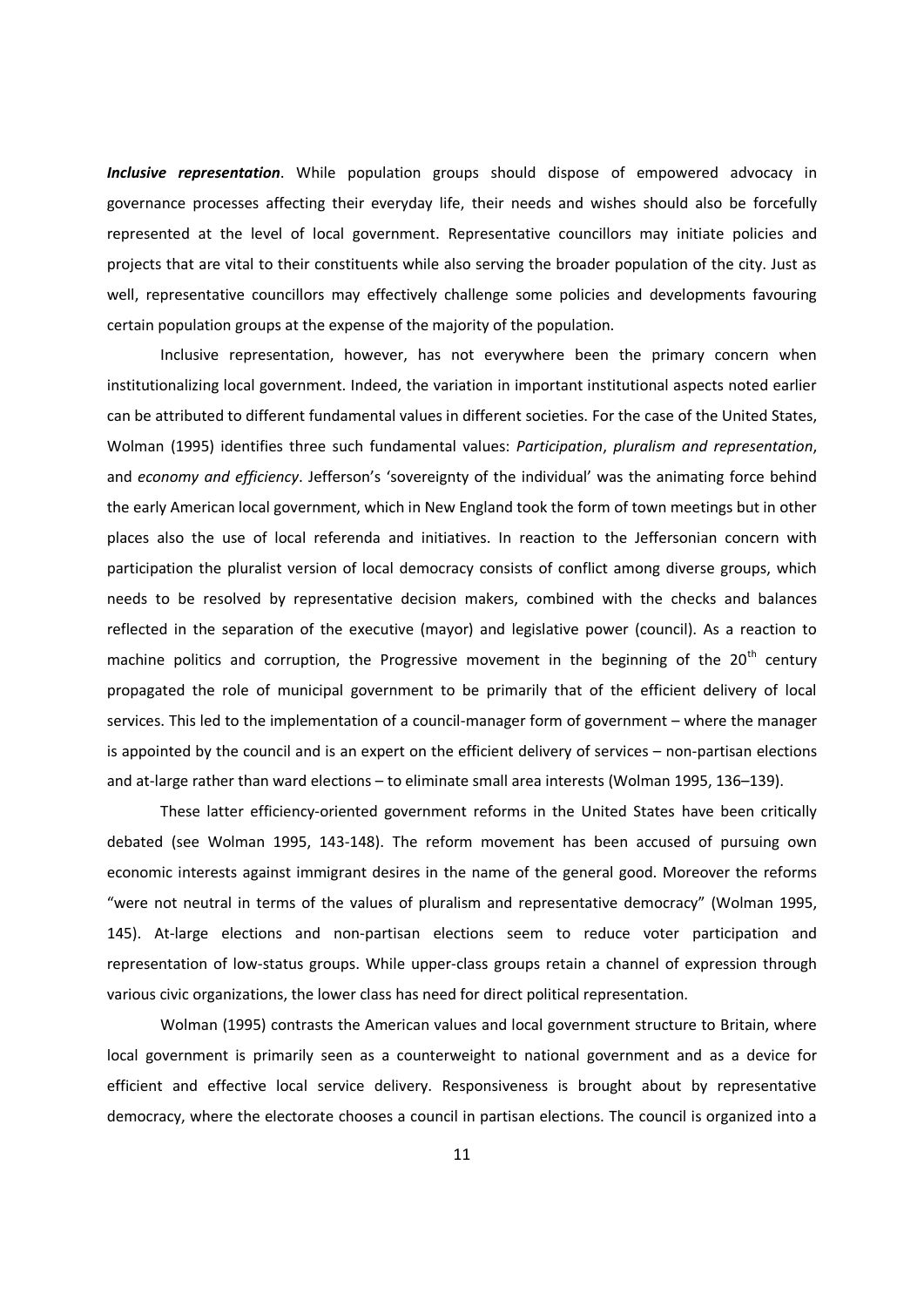committee structure with the dominant party or coalition controlling each committee, the committees being responsible for a particular public service and its administration. It is notable that in the British local government there is no single locus of executive authority; executive authority is invested in the council as a whole. Unlike the United States, the critical assessment of governmental structures has centered more on efficiency than on representation and participation.

*Considered self-rule*. The British and US-American values could also be contrasted with the case of Switzerland, where direct participation has certainly become a dominating feature. While town meetings similar to those in New England have an older tradition in rural communities, also cities with implemented parliament have in the late  $19<sup>th</sup>$  century introduced extensive rights of direct participation through initiatives and referenda (Bützer 2007, 34-43). In the early 20<sup>th</sup> century direct democratic instruments at the local level were adopted in some US-states and several Western European countries, and they were also adapted in several Eastern European countries after 1989 (Schiller 2011). In order to contribute to democratic urban governance, popular votes regarding important matters of people's every-day life must be frequent and decisive. In order that the popular vote considers the needs of the community in general and of marginalized population groups in particular, a high and inclusive turnout is imperative. Considered self-rule also requires an engaged public debate preceding the vote, resulting in more sensible and better informed voters.

*Substantive rule of law*. The expressed desirability of empowered advocacy, leadership and self-rule does not mean that there is no space for rule of law in democratic urban governance. Popular desires pushed forward by advocacy groups and urban leaders must not transgress the basic freedom rights, political rights or property rights of any individual. Legal standings, independent legal-administrative courts, judicial procedures, external 'courts of financial audit' and ombudsmen will contribute to the consideration of affected interests and of the environment, while alleviating arbitrary ruling and corruption by public officials.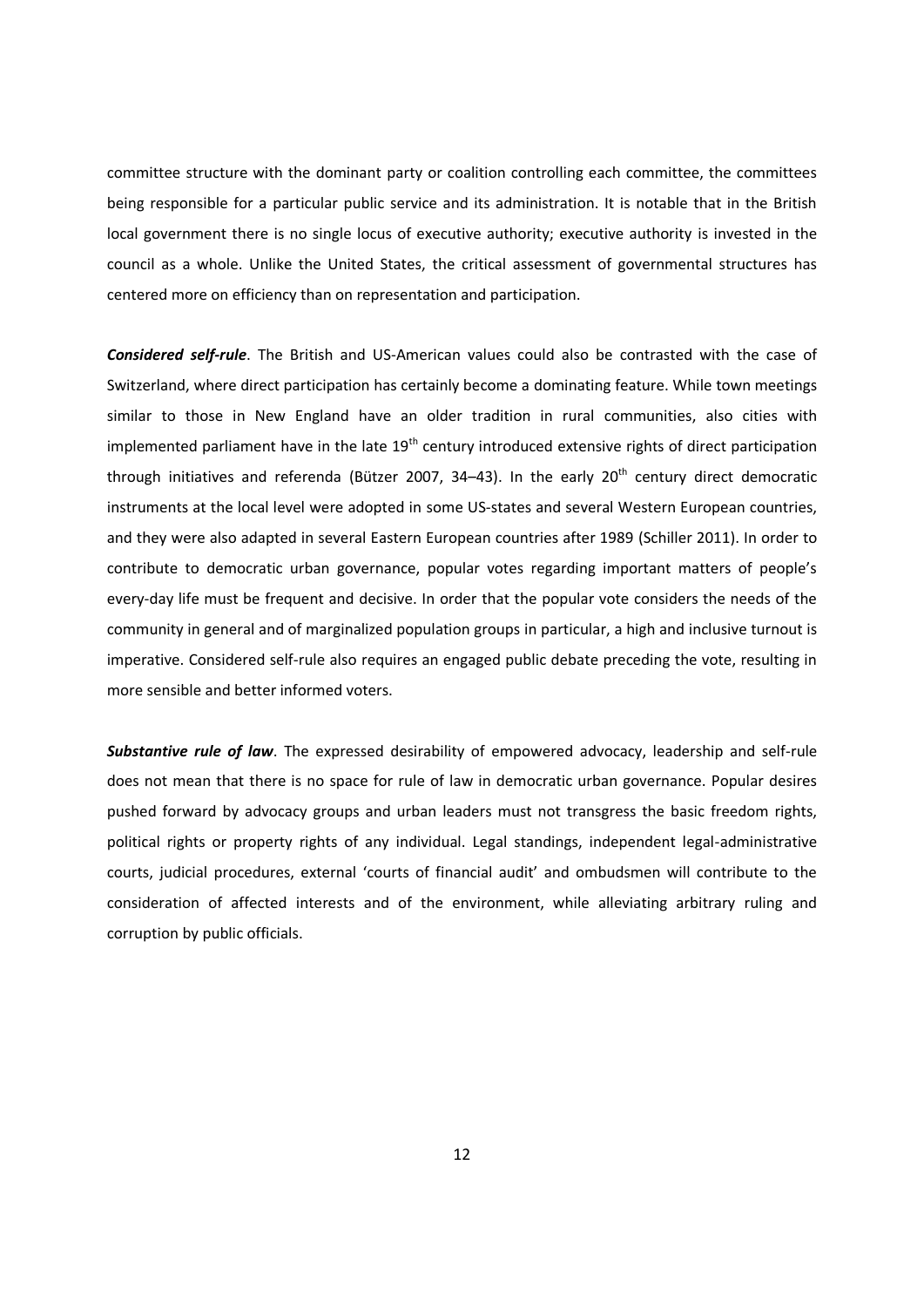# **2.3. Democratic Metropolitan Governance: Advocacy of Affected Localities, and Capacity for Collective Action**

The considerations so far have centred upon participatory governance processes and local government institutions within the bounds of a local political jurisdiction. The urban scale, however, usually expands beyond a single core municipality, and increasingly so with continuing population growth and urban sprawl. Urban dwellers commute across that shared urban space for work, social relations and environmental experience, utilize common infrastructure, and stand in dense economic relations with each other. In order to reflect this social and economic community and with the aim to deliver public services more efficiently, adherents of the *metropolitan government school* in the early and mid-20th century have called for the establishment of metropolitan governments either through annexation, city county consolidation or the establishment of a new metropolitan tier (e.g. Maxey 1922). In response to the supposedly inefficient and unresponsive service delivery by centralized bureaucracies, the *public choice school* from the 1950s onwards saw the fragmentation of local government as a virtue, as interlocal competition for mobile taxpayers would lead to tax-service packages matching the local needs (e.g. Tiebout 1956; Ostrom, Tiebout, and Warren 1961).

Concerned by the neglect of questions of equity, scholars of *new regionalism* have since the 1990s focused on forms of metropolitan governance that combine hierarchical forms of strategic decision making with horizontal cooperation and coordination (e.g. Rusk 1993; Savitch and Vogel 1996). However, the successes of the so called 'governance without government' in "reducing the growing urban-suburban disparities, enhancing regional growth policies to reduce sprawl, producing affordable housing in the suburbs, and leading to a more competitive city in the world economy" have been disappointing (Savitch and Vogel 2009, 114). Moreover, Neil Brenner (2002) argued that new regionalists missed the broader context of new regional dynamics. Instead of being experiments for strengthening local autonomy and ameliorating the urban crisis, new forms of regional governance would reflect a "postfordist urban restructuring and neoliberal (national and local) state retrenchment" (Brenner 2002, 3). In his grand theory the *rescaling and reterritorialisation* of the city-region is seen as a part of a larger restructuring of statehood in response to the pressures of global capitalism (Brenner 2004). This brief sketch of different approaches to metropolitan governance, as well as the following overview table, is based on Savitch and Vogel (2009).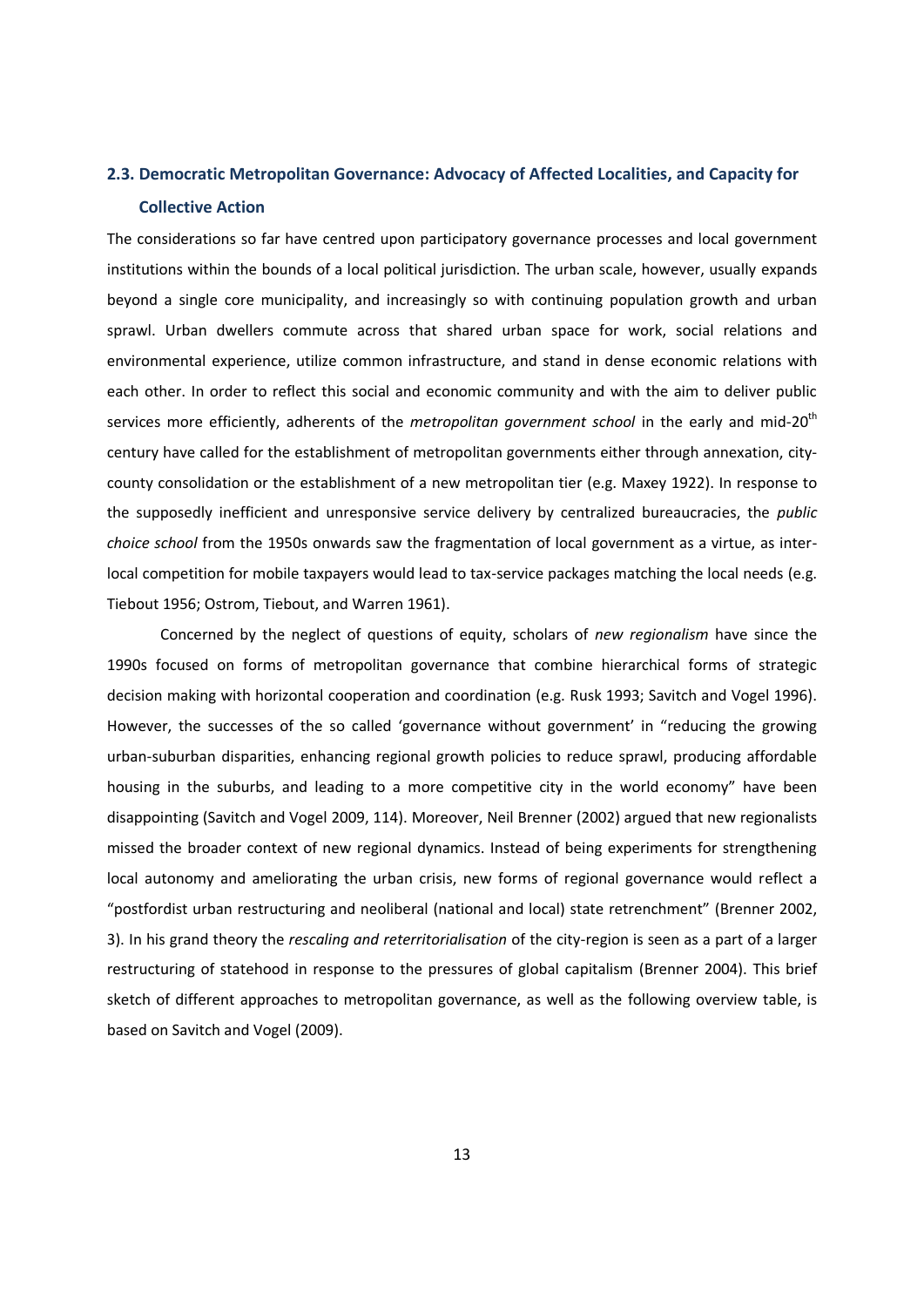|                   | Metropolitan<br><b>Public</b> |                | New regionalism               | <b>Rescaling and</b>   |
|-------------------|-------------------------------|----------------|-------------------------------|------------------------|
|                   | government                    | choice         |                               | reterritorialisation   |
|                   | (Old                          | (Poly-         |                               |                        |
|                   | regionalism)                  | centrism)      |                               |                        |
| <b>Time-frame</b> | 1900-1960s                    | 1950s-1990s    | 1990 to present               | 2006 to present        |
| <b>Core focus</b> | Efficiency                    | Effectiveness  | Equity                        | City competitiveness   |
| <b>Pattern of</b> | Monocentric                   | Multi-         | Multi-centered but core       | Megalopolis            |
| urban             |                               | centered but   | less dominant                 |                        |
| development       |                               | core still     |                               |                        |
|                   |                               | dominant       |                               |                        |
| Problem           | Fragmentation                 | Centralisation | Equity/competitiveness        | Competitiveness        |
| <b>Solution</b>   | Hierarchy:                    | Market: Tax    | Horizontal                    | Rescaling/             |
|                   | Establish                     | competition,   | <b>Cooperation: Strategic</b> | Restructuring:         |
|                   | metropolitan                  | good public    | metropolitan decisions        | realignment of         |
|                   | government                    | services,      | through consolidation         | boundaries, roles,     |
|                   |                               | economic       | or governance                 | functions, and         |
|                   |                               | attractiveness | arrangements                  | resources and          |
|                   |                               |                |                               | relations with private |
|                   |                               |                |                               | and non-               |
|                   |                               |                |                               | governmental actors    |
| Major             | May lead to                   | Lack of equity | Weak regionalism,             | Tendency towards       |
| critique          | lack of                       | as poor can't  | unlikely to reduce            | economic               |
|                   | responsiveness,               | move easily    | disparities                   | determinism, high      |
|                   | problem of                    |                |                               | level of abstraction,  |
|                   | minority                      |                |                               | and 'absence of        |
|                   | dilution                      |                |                               | politics'              |
| <b>Empirical</b>  | New York City                 | Los Angeles    | Louisville (1986-2000)        | World cities           |
| reference         | (1898)                        | (Lakewood      | Bologna                       |                        |
| points            | <b>Toronto (1954)</b>         | Plan)          | Rotterdam                     |                        |
|                   | Miami (1958)                  | St. Louis      | Portland                      |                        |
|                   | London (1965)                 | Pittsburgh     |                               |                        |

**Table 3: Theoretical frameworks on regionalism**

Source: Abbreviated version of Table in Savitch and Vogel (2009, 108–109)

While most empirical studies of metropolitan governance have been concerned with questions of efficiency and equity, a newer branch of research has focused on the question of the democratic quality of metropolitan governance arrangements. An international research team around Heinelt and Kübler (2005) found that cities within Europe and North America have chosen different paths for building area-wide governance capacity in city regions, and that these paths were coupled with different democratic outcomes. Due to the high value assigned to local self-government, cities following the North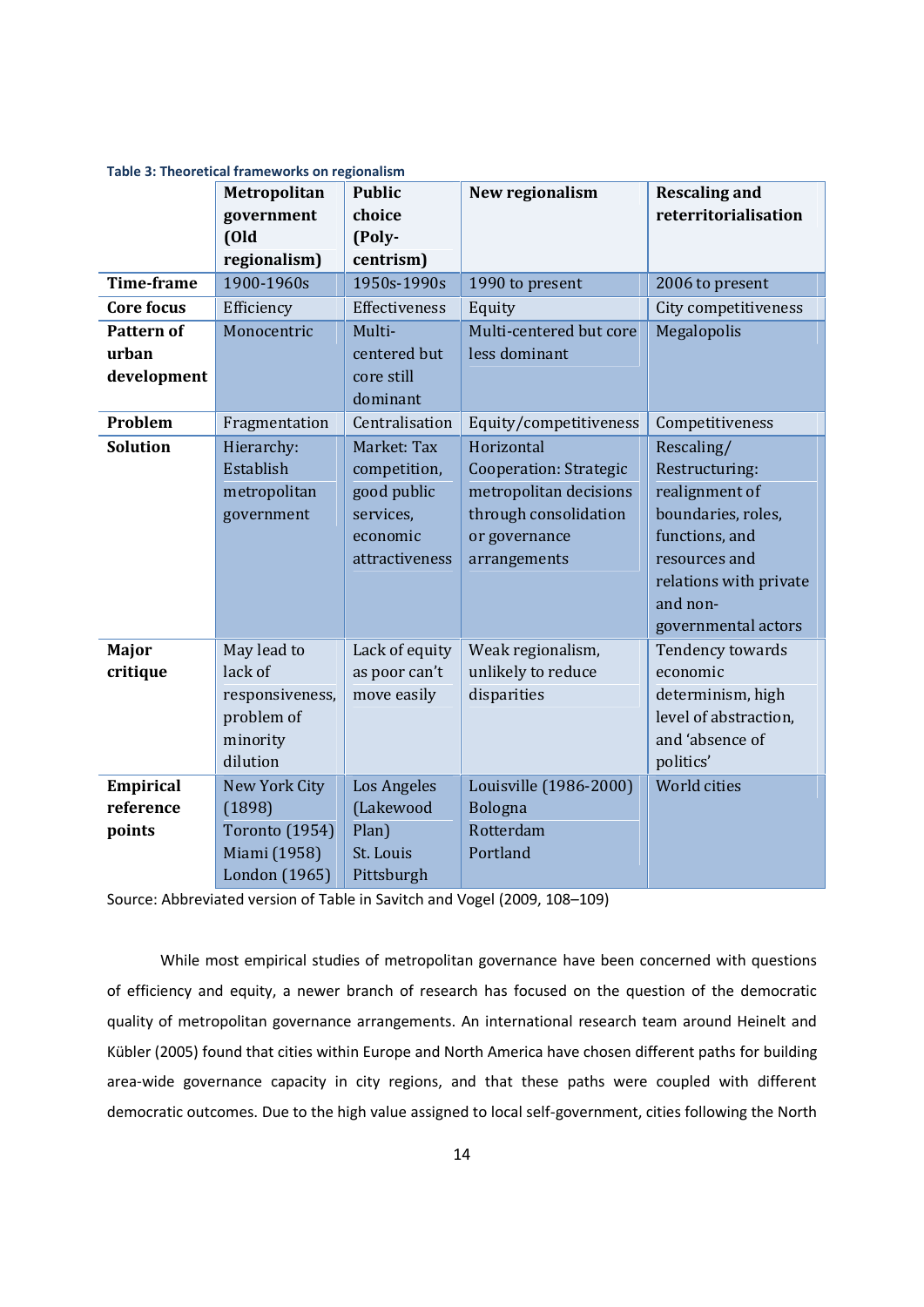and Middle European state tradition were found to either rely on governance arrangements dominated by municipalities, or to establish new metropolitan governments, but either way democratic legitimation is achieved through traditional forms of democratic participation such as voting and participation. Cities of the Anglo Saxon tradition, with their low legal status, have been much more dependent on higher government interventions for building metropolitan governance capacity. In a context of new government organisations, quasi-governmental bodies and private actors, network-based governance is needed to pool the resources and competencies necessary for achieving particular policy objectives. Legitimation of these processes is therefore much more dependent on new forms of public involvement and on accountable leadership at the metropolitan scale. In cities within the French tradition of local government, public services have traditionally been managed at higher levels of government, while the function of local political leaders is to represent local interests against higher levels. Accordingly, the form and implementation of higher level initiatives for building metropolitan governance capacity were highly dependent on local political leadership. While cities in Greece and Spain seemed to be more keen towards achieving governability through 'social dialogue' as opposed to corporatist arrangements found in Northern and Middle European countries, the research team could not find any systematic patterns of actual openness of policy networks towards civil society actors across the different local government traditions (Heinelt and Kübler 2005, 194–198).

Given the wide variation of metropolitan institutions even within the same country and the multitude of functional governance arrangements within one and the same city region, it becomes difficult to define specific criteria of democratic quality in an international comparative perspective. Kübler and Schwab (2007) have analyzed twenty schemes of area-wide policy coordination in five Swiss metropolitan areas in order to assess the democratic consequences of the shift from local government to metropolitan governance. The coordination schemes considered as 'complex governance' (ad-hoc horizontal interactions involving non-state actors and possibly supra-local authorities) showed to be superior in terms of *inclusion* as compared to the more traditional core-city decision making or multi-tier government, as associations and citizens were not only consulted but even empowered to co-decide. Simultaneously, the actors of these schemes were barely *accountable* to citizens, neither through elections or referenda, nor indirectly through actors elected at the second tier. With regard to the *deliberative quality* of governance, the authors find no evidence for a more deliberative or consensual decision making mode in new regionalist arrangements. In a very recent article Kübler (2012) turns to a comparison of four established metropolitan governments and finds that the political logics and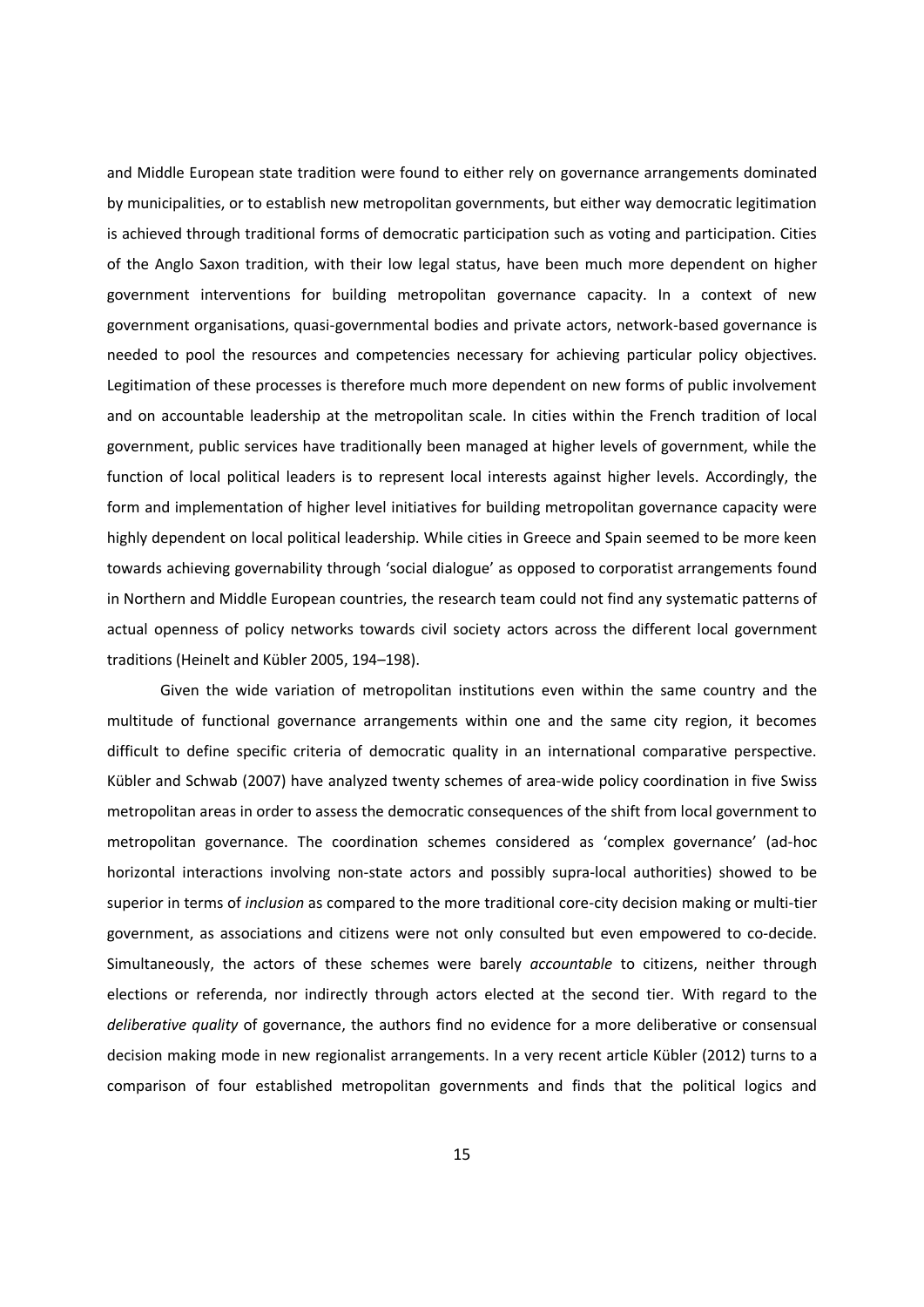territorial interest representation in these bodies converged towards more consensual patterns of decision making, even if local and regional representation are characterized by majoritarian traits.

The difficulty now is: how to compare assessments of network-based governance with governance where a metropolitan government has been implemented? Inclusion, accountability and deliberative quality take very different forms in these institutional settings. More fundamentally, while these three criteria may be useful as a general framework for assessing the democratic contributions of innovative, participatory and deliberative procedures (Papadopoulos and Warin 2007), they do not seem to fit to account for the central problem of democracy at the metropolitan scale. The central problem of democratic metropolitan governance, as I would pose it, is to secure *advocacy of affected localities* while at the same time ensuring *capacity for collective action* at the urban scale. Although the two aspects are in intertwined in reality, it is worth to consider them separately.

*Advocacy of affected localities*. Given the dense networks of interdependencies in city regions, decisions and actions in one locality will likely affect other localities. In her model of regional democracy, Iris Young was particularly concerned about the exclusionary processes of racial and class residential segregation that contain disadvantages and preserve privilege:

*"Autonomous local jurisdictions exclude some people and activities through their use of zoning regulation; with their tax powers wealthy communities run high-quality schools and first-rate services while a neighbouring poorer municipality has a much lower tax base and need for more costly and complex service provision. The planning and development decisions of one jurisdictionally autonomous unit affect the investment patterns and atmosphere of many neighbouring communities who have no say in these decisions." (Young 2000, 229)*

Young builds on O'Neill's theory of the 'scope of obligations of justice' and contends that people in metropolitan regions have obligations of justice to one another "because their lives are intertwined in social, economic, and communicative relations that tie their fates" (Young 2000, 233). While she acknowledges legitimate desires for differentiated affiliation and self-determination at the neighbourhood and local level, regional governance institutions need to simultaneously assure that local governments "take the interests of others in the region into account, especially where outsiders make a claim on them that they are affected by the actions and policies of that locale" (Young 2000, 233).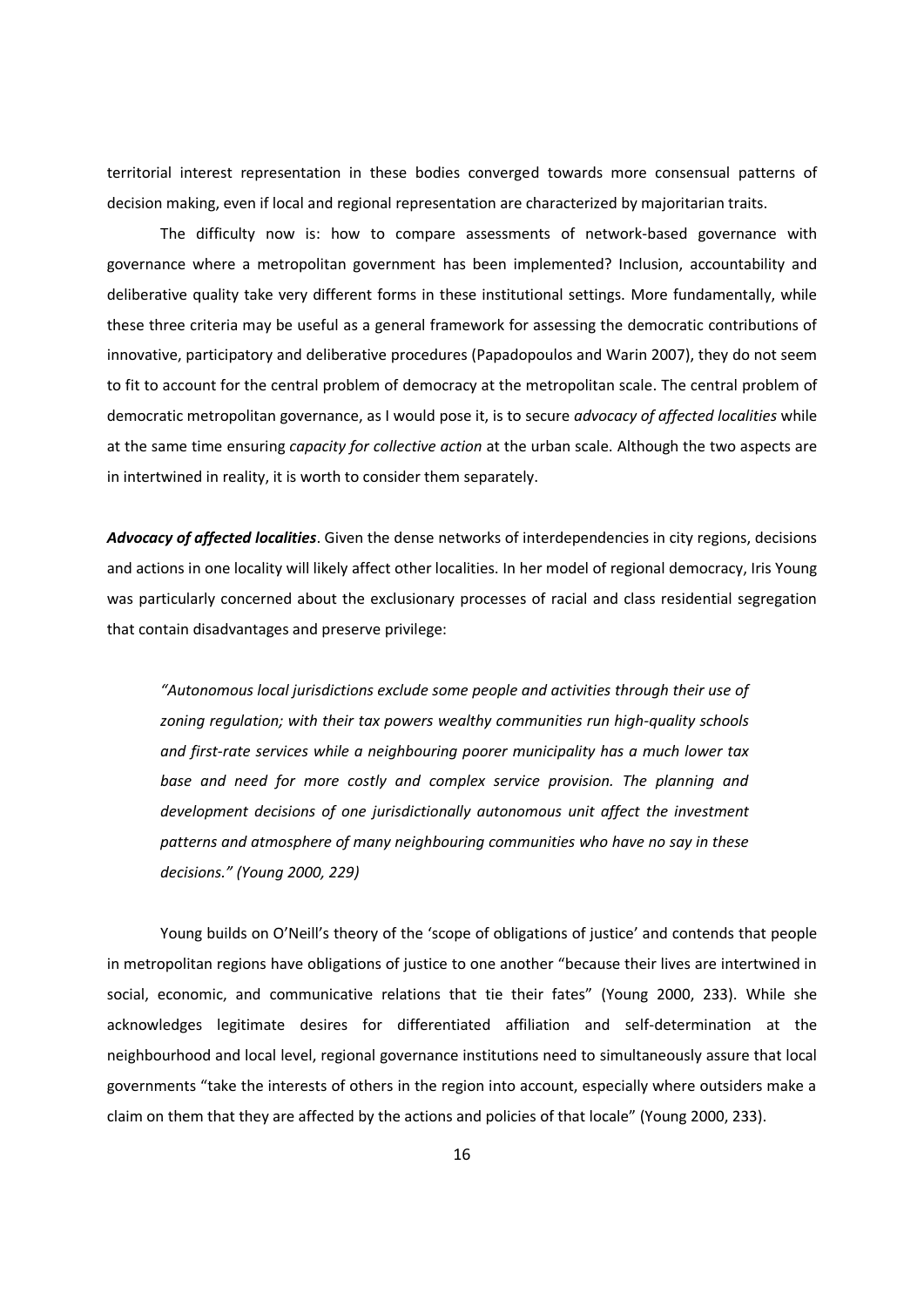Young considers that the groups differentiated by culture or lifestyle should be represented in wider regional institutions which would be complemented by fora where such local or cross-local groups meet for public discussion about region-wide concern (Young 2000, 234). Theories of public choice have analyzed such interlocal conflicts of interests in terms of positive and negative externalities that lead to collective inefficiencies. Instead of metropolitan institutions of representation and deliberation, public choice theorists view interlocal negotiation for internalizing these externalities as more efficient than central state intervention that would ignore local preferences. A more critical rational choice account has been given by Richard Feiock (2009), who classified different tools of regional governance in a spectrum from consolidated regional authority, over inter-local contract networks to informal policy networks. While he observes that municipalities do selectively cooperate on some issues, he also notes the limits of self-organized cooperation in redistributive questions where the externality producer has a dominant bargaining position. Moreover, he explicates how the transaction costs involved in self-organized coordination critically depend on contextual factors such as state-level rules, the ease of measurement and monitoring of a particular good, demographic homogeneity across institutional units, and internal political structures.

*Capacity for collective action*. Even though are faced with interdependence on a global scale, dealing with these problems is being hindered where democracy is understood as a theory of resistance, and not as a theory of collective action. Jane Mansbridge (2012) observes that liberal democratic theory has been primarily concerned in separating and limiting powers in order to protect individual liberty. While radical traditions of democracy call for common action, this common action is often conceived as in opposition to representative government. According to Mansbridge a 'democratic theory of action' would need to take problems of collective action more seriously and strengthen the capacity of representatives to negotiate and enforce policies promoting public goods.

The concern for capacity for collective action is particularly pressing for city regions. Savitch and Kantor (2002) give an account of the political economy of globally competing cities. Vertical and horizontal intergovernmental support is conceived as a central structural precondition for effectively promoting integrated plans and strategies for the production of public goods such as infrastructure, environmental protection and equitable public services at an urban scale. Rivaling municipalities in fractionalized city regions, in contrast, dispose of a weak bargaining position towards businesses and developers and engage in a down to the bottom race with regard to taxes and the provision of public services. The concern of collective action thus goes beyond the internalization of externalities and the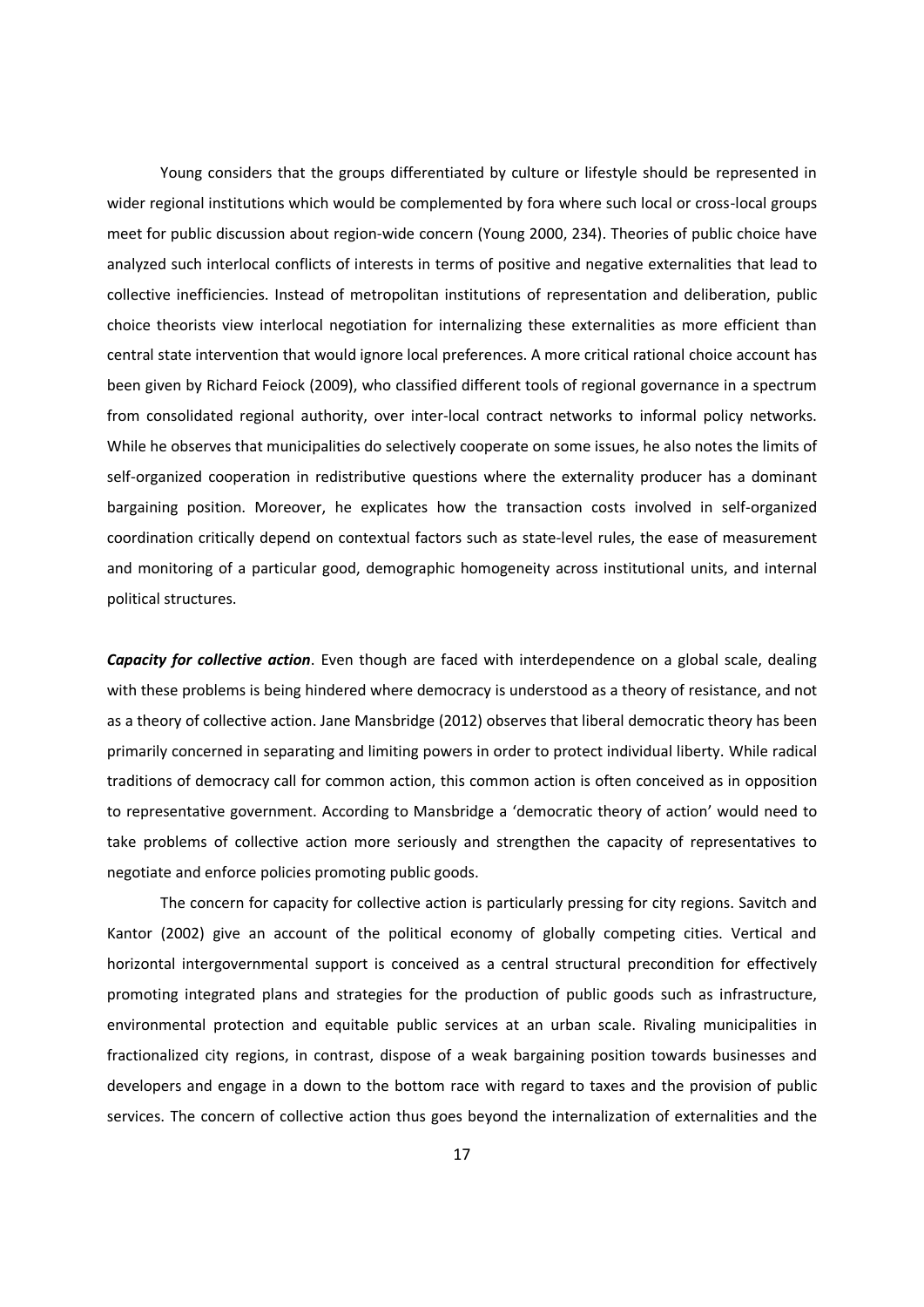voice of local needs described above, but also beyond the economies of scale gained through a regionalized production of public goods (or contract networks), usually discussed in the economic literature on metropolitan governance (e.g. Feiock 2009).

## **3. The Comparative Framework for Democratic Urban Governance**

In the concluding chapter of the second edition of *Theories of Urban Politics* (2009), Clarence Stone calls for a research agenda which addresses the international challenge of comparative urban governance less in terms of political outcomes and more in terms of genuinely democratic ideals. The proposed comparative framework builds on broad theories of urban politics and proposes a set of normative democratic criteria which can be applied to three levels of urban governance, i.e. participatory processes, local government and metropolitan governance. Figure 1 gives an overview of the framework deduced in the preceding sections.

The proposed framework for assessing democratic quality is innovative in several ways. Firstly, the layered approach to these three levels of governance allows for a more differentiated account of the complex processes of urban governance. Second, it makes a clear distinction between formal democratic institutions (left hand side of the figure), and their democratic outcomes (right hand side). While broader measures of democracy often conflate indicators of formal institutions ('rules in form') with indicators of democratic outcomes ('rules in practice'), the framework proposed here does not rely on the manifold assumptions implied when assigning formal institutions different degrees of democratic qualities. Instead the causal arrows between institutional designs and democratic outcomes remain to be empirically investigated, where democratic outcomes might also be promoted by particular institutional arrangements or the local political culture. This means, thirdly, that the democratic outcomes must be assessed by looking at actual political processes taking place within more or less formalized institutions, from closed negotiations in policy networks over justifications by political leaders to interlocal negotiations and metropolitan capacity building. Forth, we must consider that processes of different policy fields are usually shaped by different institutional arrangements and characterized by different degrees of democratic outcomes. A city region might therefore be governed very democratically with regard to the provision of school and health services, while being highly exclusionary with regard to social services and urban planning. At the aggregate level, however, democratic urban governance will have to secure the overall coordination and prioritizing across policy fields, as decisions in one policy field often affect the options and outcomes in other policy fields.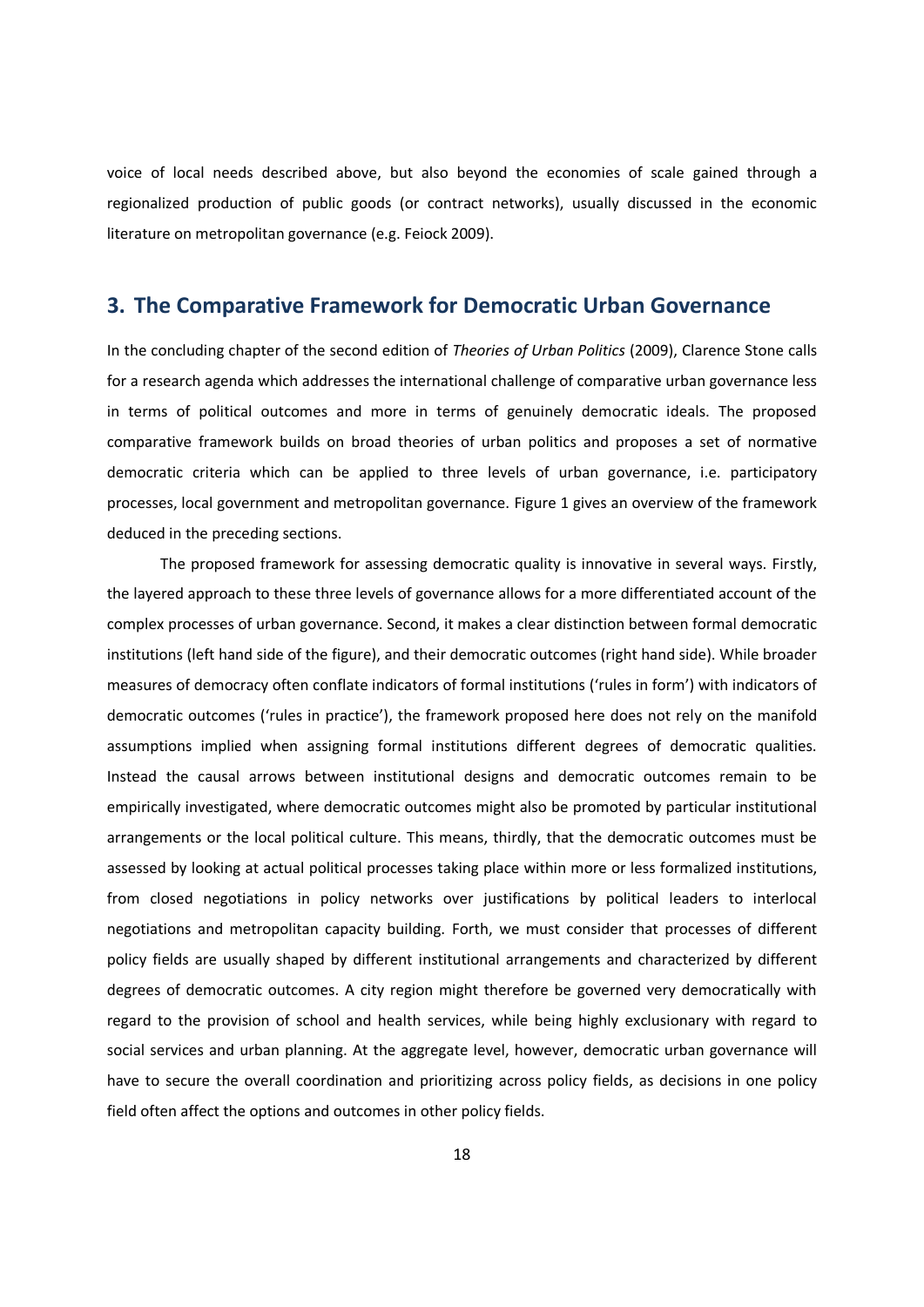#### **Figure 1: Comparative framework for the assessment of democratic urban governance**

Urban regime / policy networks / administrative practices / protest politics

Participatory processes: administrative-legislative procedures/time points of public involvement, selection method, role of mavor/representatives/officials. information/independent\_experts/mediators. communication mode, decision mode/authority, publicity/active information

Local government system: local autonomy, direct mayoral elections, one-party government, concentration of regulatory power in special executive boards, transparent campaign and party financing

Local representation system: legislative powers and capacities, extent of constituency, registration, proportional electoral system, neighborhood authorities

Direct legislation institutions: popular referenda and initiatives, authority, scope, barriers, constituency, moderated discussion fora

Justice system: legal standings, independent legaladministrative courts, judicial procedures, external 'courts of financial audit', ombudsman

Metropolitan governance institutions: tiers of government/respective authority, direct elections, public involvement, communication mode, decision mode

Empowered advocacy: representation of all potentially affected throughout all governance processes, balancing of narrow interests, capacity for mobilization

**Accountable administration: public** justification of official's stance, differentiated media coverage, public awareness of processes

Accountable leadership: strong and visible leadership by mayor and councillors. support in the council, public justifications, informed electoral debate

**Inclusive representation: decisive** involvement of representatives, competition, multiparty representation, turnout, descriptive representation

Considered self-rule: frequent and decisive popular votes, inclusive participation, public debate, informed voters

Substantive rule of law: effective protection of property, judicial consideration of affected interests and environment. low corruption by public officials

Advocacy of affected localities: effective voice of special needs, claim of external costs and benefits

Capacity for collective action: integrated plans and strategies, overcoming negativesum rivalries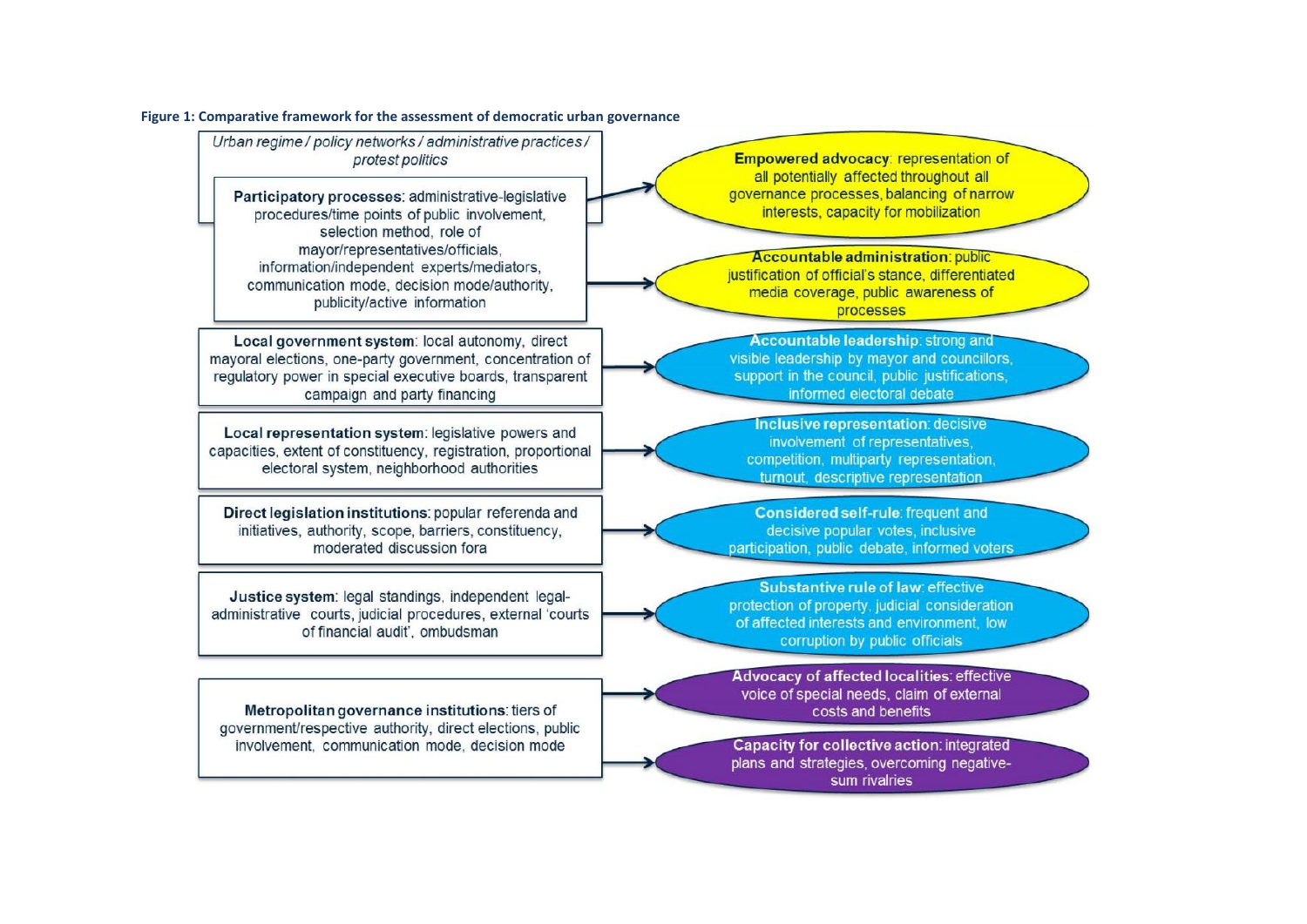## **4. Outlook**

The framework presented here is a first draft aiming at taking an encompassing view on what democracy might mean at the urban scale. While the existing institutional typologies and newer democratic theories of democratic governance will serve as a starting point, the overall project of assessing democratic urban governance will need to refine and systematize the proposed institutional framework, and the considerations on the democratic outcomes need to be integrated into a more coherent theory of urban democracy.

But even a more elaborated framework must remain provisional, as long as it is not tested for its usefulness in international comparisons. In a first step, I am planning a comparative study on the case of urban planning in the prosperous cities of Vancouver, Lyon, Stuttgart and Zurich, each disposing of a different state tradition. Urban planning is chosen as all four cities are face with common challenges of urban growth and as the vertical distribution of competencies of urban planning are less dependent on the state traditions, making a first test of the comparative framework more feasible.

While the four cities share important socioeconomic conditions, they depart from very different state traditions. The institutional variation is best illustrated by the cities of Zurich and Vancouver. When compared internationally, Zurich clearly exhibits very direct democratic characteristics, combined with a strong separation of powers between a collegial government heading the administrative departments, a parliament counting 125 councilors, and rigorous judicial review. Vancouver in contrast corresponds to a North American prototype of local government: Mayor-council system, city manager with executive powers and at-large elections, not of parties but groups. While in Zurich the government council meetings are closed to the public, the meetings of the city council include the mayor and are publicly broadcasted. A remarkable democratic process in Vancouver was the creation of an Electoral Reform Commission that held 17 public forums in neighborhoods to discuss whether at-large elections should be replaced by a ward system. This process was concluded by a popular vote in 2004, deciding to keep the at-large system. Although Vancouver involved communities at neighborhood level to create 'Community Visions' for the future, it is difficult to assess from the outset whether such democratic innovations are more advanced than the open forums and sounding undertaken by the administration of Zurich, or whether the pro-growth regime found in Zurich (Crivelli and Dlabac 2006) has an equivalent in Vancouver as well.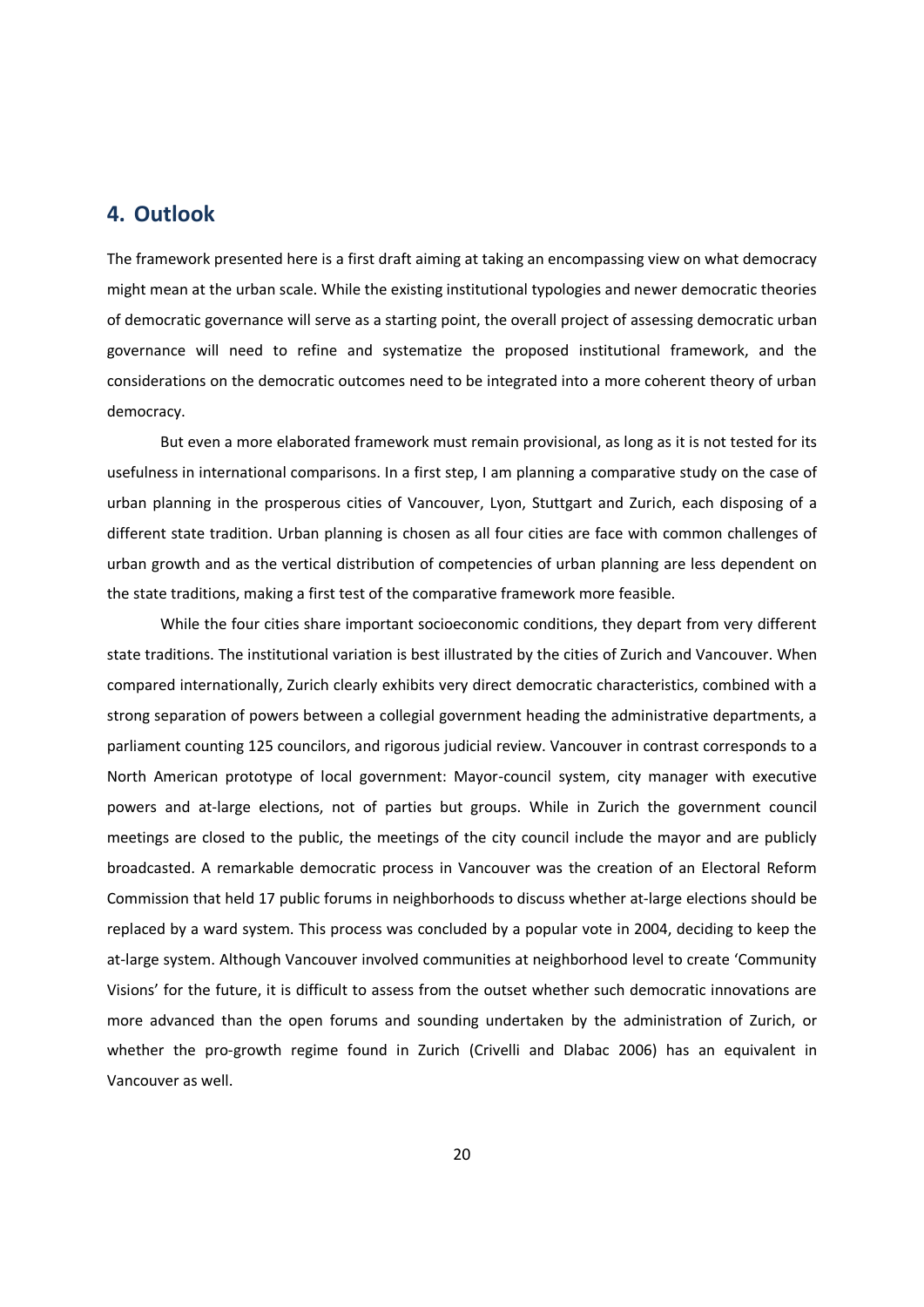With regard to institutions of metropolitan governance both cities lack the consolidated metropolitan institutions found in Lyon and Stuttgart (see Kübler 2012). While the other metropolitan regions in Canada have established metropolitan governments, Vancouver relies on a metropolitan governance body created in 1967, pursuing some mandated and some voluntary functions from the province of British Columbia. This arrangement is particularly involved in regional growth planning and public mass transportation (TransLink), yet some obervers argue that this flexible arrangement based on consensus decision making has reached its limits (P. J. Smith and Oberlander 2006). We find even more institutional fragmentation in the Greater Zurich Area (132 communes), were metropolitan governance is pursued through purpose-oriented coordination schemes (Kübler and Schwab 2007), e.g. for mass transit (majority votes), tax equalization schemes imposed by the regional government, water provision by the central municipality (majority voting confined to central city) or services for drug users (consensus decision making).

I will derive global qualitative assessments of democratic outcomes for the 1970s and for the present, using the process-tracing method to relate the democratic outcomes to different institutional arrangements and their particular design. Wherever possible the comparative analysis will include quantifiable measures of democratic outcomes and institutional variation. Possible data sources for assessing these democratic dimensions comprehend: Comparative data on laws and institutions, party competition, political participation; data on elections and direct legislation; content analysis of media coverage; survey data; and expert interviews. While the qualitative case descriptions will help to critically test the developed comparative framework on its conceptual adequacy, the aim of the final phase is to specify a measurement instrument of democratic urban governance based on reliable indicators for institutional arrangements and democratic outcomes that can easily be assembled for a broad range of Western cities.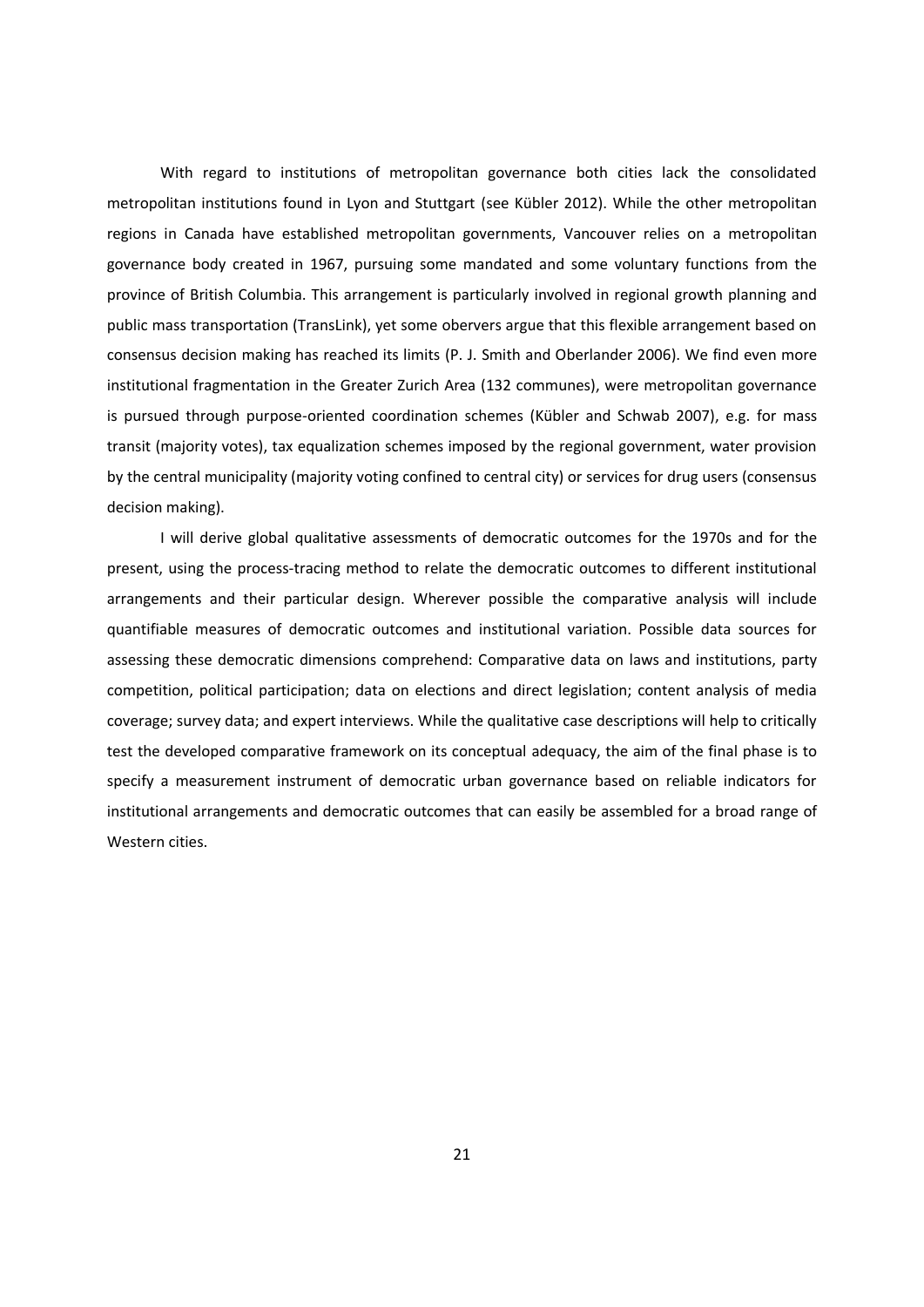# **References**

- Bäck, Henry. 2005. "The Institutional Setting of Local Political Leadership and Community Involvement." In *Urban Governance and Democracy*, edited by Michael Haus, Hubert Heinelt, and Murray Stewart, 8.:65–101. Routledge Studies in Governance and Public Policy. London/New York: Routledge.
- ———. 2006. "Restrictions, Opportunities and Incentives for Leadership and Involvement." In *Legitimacy and Urban Governance*, edited by Hubert Heinelt, David Sweeting, and Panagiotis Getimis, 220–243. Routledge Studies in Governance and Public Policy. London/New York: Routledge.
- Balducci, Alessandro, and Claudio Calvaresi. 2005. "Participation and Leadership in Planning Theory and Practices." In *Urban Governance and Democracy*, edited by Michael Haus, Hubert Heinelt, and Murray Stewart, 8.:234–252. Routledge Studies in Governance and Public Policy. London/New York: Routledge.
- Barber, Benjamin R. 1984. *Strong Democracy. Participatory Politics for a New Age*. Berkeley: University of California Press.
- Brenner, Neil. 2002. "Decoding the Newest 'Metropolitan Regionalism' in the USA: A Critical Overview." *Cities* 19 (1): 3–21. doi:10.1016/S0264-2751(01)00042-7.
- ———. 2004. *New State Spaces: Urban Governance and the Rescaling of Statehood*. Oxford: Oxford University Press.
- Budge, Ian. 1996. *The New Challenge of Direct Democracy*. Cambridge: Polity Press.
- Bühlmann, Marc, Wolfgang Merkel, Lisa Müller, and Bernhard Weßels. 2011. "The Democracy Barometer: A New Instrument to Measure the Quality of Democracy and Its Potential for Comparative Research." *European Political Science*. doi:10.1057/eps.2011.46. Siehe auch: www.democracybarometer.org.
- Bützer, Michael. 2007. *Direkte Demokratie in Schweizer Städten Ursprung, Ausgestaltung Und Gebrauch Im Vergleich*. Baden-Baden: Nomos.
- Cain, Bruce E., Russell J. Dalton, and Susan E. Scarrow, ed. 2003. *Democracy Transformed? Expanding Political Opportunities in Advanced Industrial Democracies*. Oxford: Oxford University Press.
- Crivelli, Jessica, and Oliver Dlabac. 2006. "Ein ,urban regime' in Zürich? Einzelfallstudie zum Entwicklungsprojekt ,Zürich West' [An "Urban Regime" in Zurich? Single Case Study on the Development Project "Zurich West"]." In *Lokalpolitische Strukturen und Prozesse. Ergebnisse eines Forschungsseminars*, edited by Daniel Kübler and Urs Scheuss, 324:15–36. Studien zur Politikwissenschaft. Zürich: Institut für Politikwissenschaft.

Dahl, Robert A. 1961. *Who Governs?* Vol. 4. Yale Studies in Political Science. Yale University Press.

- Dalton, Russell J. 2004. *Democratic Challenges, Democratic Choices. The Erosion of Political Support in Advanced Industrial Democracies*. Oxford: Oxford University Press.
- Dalton, Russell J., Bruce E. Cain, and Susan E. Scarrow. 2003. "Democratic Publics and Democratic Institutions." In *Democracy Transformed? Expanding Political Opportunities in Advanced Industrial Democracies*, edited by Bruce E. Cain, Russell J. Dalton, and Susan E. Scarrow, 250–275. Oxford: Oxford University Press.
- Diamond, Larry, and Leonardo Morlino. 2005. *Assessing the Quality of Democracy*. Baltimore: Johns Hopkins University Press.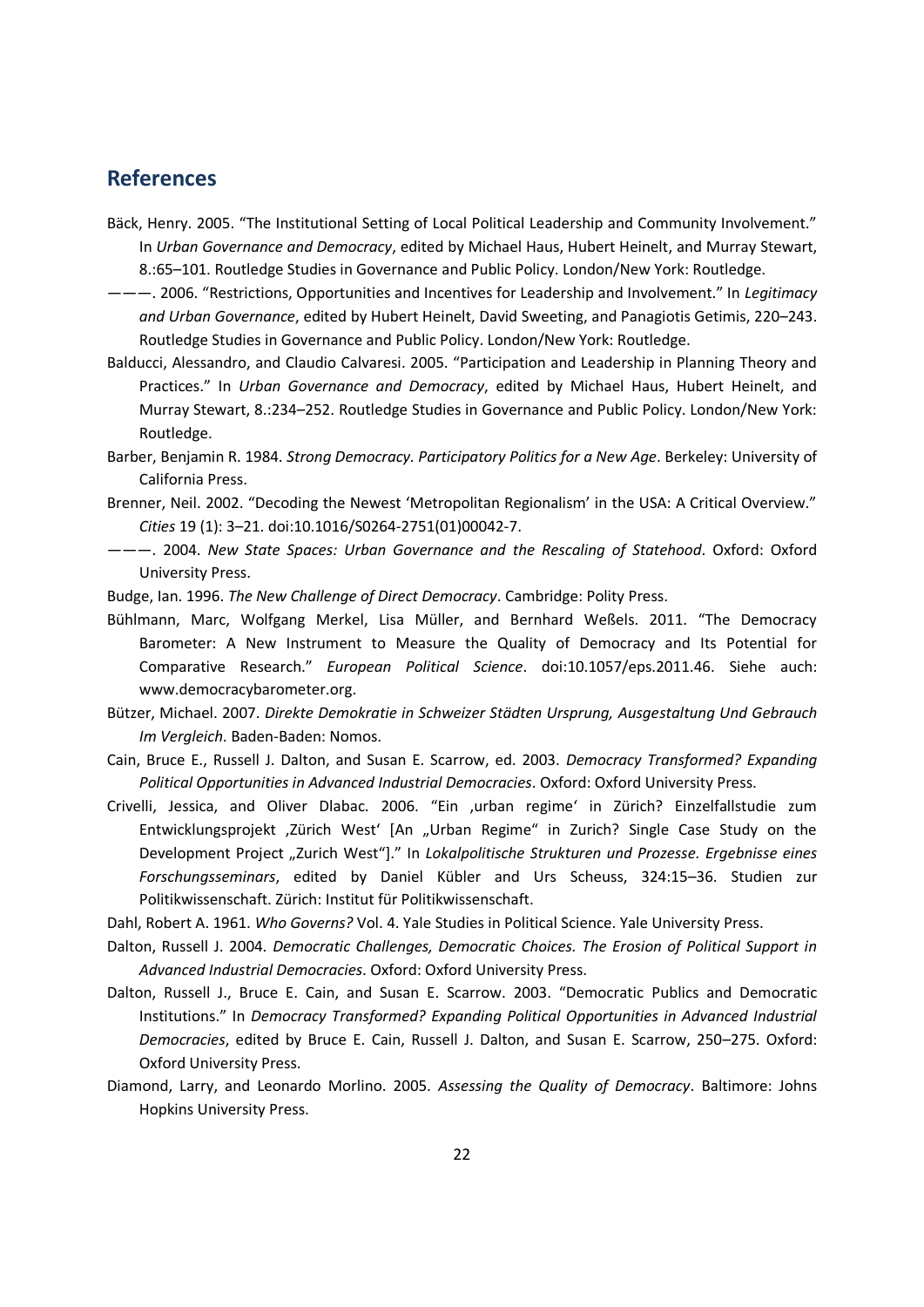- Dlabac, Oliver, and Hans-Peter Schaub. 2012. "Assessing Liberal and Radical Democracy and Its Political Support. A Comparative Analysis at the Subnational Level of the Swiss Cantons." In Berlin.
- Feiock, Richard C. 2009. "Metropolitan Governance and Institutional Collective Action." *Urban Affairs Review* 44 (3) (January 1): 356–377. doi:10.1177/1078087408324000.
- Fung, A., and M. E. Warren. 2011. "The Participedia Project: An Introduction." *International Public Management Journal* 14 (3): 341–362.
- Fung, Archon. 2004. *Empowered Participation: Reinventing Urban Democracy*. Princeton University Press.
- Fung, Archon, and Erik Olin Wright, ed. 2003. *Deepening Democracy: Institutional Innovations in Empowered Participatory Governance*. The Real Utopias Project v. 4. London ; New York: Verso.
- Geissel, Brigitte. 2012. "Impacts of Democratic Innovations in Europe: Findings and Desiderata." In *Evaluating Democratic Innovations. Curing the Democratic Malaise?*, edited by Brigitte Geissel and Kenneth Newton, 163–183. London/New York: Routledge.
- Getimis, Panagiotis, Hubert Heinelt, and David Sweeting. 2006. "Introduction and Main Findings." In *Legitimacy and Urban Governance*, edited by Hubert Heinelt, David Sweeting, and Panagiotis Getimis, 3–21. Routledge Studies in Governance and Public Policy. London/New York: Routledge.
- Goldsmith, Mike. 1995. "Autonomy and City Limits." In *Theories of Urban Politics*, edited by David Judg, Gerry Stoker, and Harold Wolman, 72–95. London: Sage Publications Ltd.
- Greasley, Stephen, and Gerry Stoker. 2009. "Urban Political Leadership." In *Theories of Urban Politics. Second Edition*, edited by Jonathan S. Davies and David L. Imbroscio, 125–136. London: Sage Publications Ltd.
- Haus, Michael, Hubert Heinelt, and Murray Stewart, ed. 2005. *Urban Governance and Democracy*. Vol. 8. Routledge Studies in Governance and Public Policy. London/New York: Routledge.
- Heinelt, Hubert, and Daniel Kübler. 2005. "Conclusion." In *Metropolitan Governance: Capacity, Democracy and the Dynamics of Place*, edited by Hubert Heinelt and Daniel Kübler, 37:188–201. London/New York: Routledge.
- Heinelt, Hubert, David Sweeting, and Panagiotis Getimis, ed. 2006. *Legitimacy and Urban Governance*. Routledge Studies in Governance and Public Policy. London/New York: Routledge.
- Hendriks, Frank. 2010. *Vital Democracy: a Theory of Democracy in Action*. Oxford University Press.
- Hendriks, Frank, John Loughlin, and Anders Lindström. 2011. "European Subnational Democracy: Comparative Reflections and Conclusions." In *The Oxford handbook of local and regional democracy in Europe*, edited by John Loughlin, Frank Hendriks, and Anders Lidström, 715–741. Oxford: Oxford University Press.
- Hesse, Joachim J., and Laurence J. Sharpe. 1991. "Local Government in International Perspective: Some Comparative Observations." In *Local Government and Urban Affairs in International Perspective: Analyses of Twenty Western Industrialised Countries*, edited by Joachim J. Hesse and Laurence J. Sharpe, 603–621.
- Hunter, Floyd. 1953. *Community Power Structure*. Chapel Hill, NC: University of North Carolina Press.
- John, Peter. 2009. "Why Study Urban Politics?" In *Theories of Urban Politics. Second Edition*, edited by Jonathan S. Davies and David L. Imbroscio, 27–39. London: Sage Publications Ltd.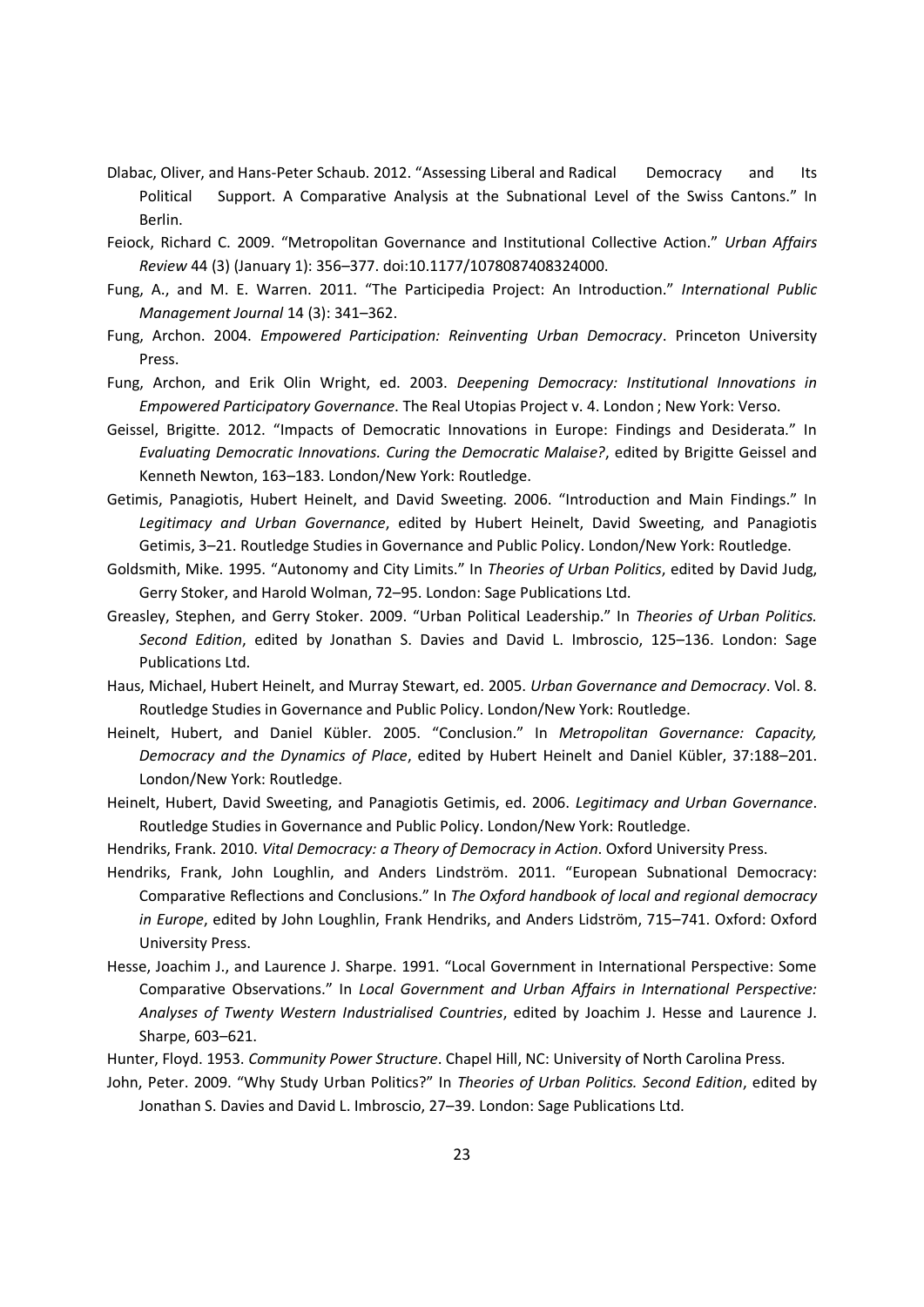- Jones, Bryan D. 1995. "Bureaucrats and Urban Politics: Who Controls? Who Benefits?" In *Theories of Urban Politics*, edited by David Judge, Gerry Stoker, and Harold Wolman, 72–95. London: Sage Publications Ltd.
- Kjaer, Anne M. 2009. "Governance and the Urban Bureaucracy." In *Theories of Urban Politics. Second Edition*, edited by Jonathan S. Davies and David L. Imbroscio, 137–168. London: Sage Publications Ltd.

Kriesi, Hanspeter. 2005. *Direct Democratic Choice: The Swiss Experience*. Lanham, Md: Lexington Books.

- Kübler, Daniel. 2012. "Governing the Metropolis: Towards Kinder, Gentler Democracies." *European Political Science* 11 (3) (January 13): 430–445. doi:10.1057/eps.2011.44.
- Kübler, Daniel, and Hubert Heinelt. 2005. "Metropolitan Governance, Democracy and the Dynamics of Place." In *Metropolitan Governance: Capacity, Democracy and the Dynamics of Place*, edited by Hubert Heinelt and Daniel Kübler, 37:8–28. London/New York: Routledge.
- Kübler, Daniel, and Brigitte Schwab. 2007. "New Regionalism in Five Swiss Metropolitan Areas: An Assessment of Inclusiveness, Deliberation and Democratic Accountability." *European Journal of Political Research* 46 (4): 473–502. doi:10.1111/j.1475-6765.2007.00697.x.
- Leach, Steve, Jean Hartley, Vivien Lowndes, David J. Wilson, and James Downe. 2005. *Local Political Leadership in England and Wales*. York: Joseph Rowntree Foundation. https://dora.dmu.ac.uk/handle/2086/2648.
- Lijphart, Arend. 1999. *Patterns of Democracy: Government Forms and Performance in Thirty-Six Countries*. New Haven: Yale University Press.
- Loughlin, John, and B. G. Peters. 1997. "State Traditions, Administrative Reform and Regionalization." In *The Political Economy of Regionalism*, edited by Michael Keating and John Loughlin, 41–62. London: Frank Cass.

Lowndes, Vivien. 2009. "New Institutionalism and Urban Politics." In *Theories of Urban Politics. Second Edition*, edited by Jonathan S. Davies and David L. Imbroscio, 91–105. London: Sage Publications Ltd.

- Mansbridge, J. 2012. "On the Importance of Getting Things Done." *PS-POLITICAL SCIENCE & POLITICS* 45 (1) (January 1): 1–8. doi:10.1017/S104909651100165X.
- Maxey, Chester C. 1922. "The Political Integration of Metropolitan Communities." *National Municipal Review* 11 (8): 229–254.
- Mouritzen, Poul Erik, and James H. Svara. 2002. *Leadership at the Apex*. University of Pittsburgh Press.
- Munck, Gerardo L., and Jay Verkuilen. 2002. "Conceptualizing and Measuring Democracy: Evaluating Alternative Indices." *Comparative Political Studies* 35 (1): 5–34. doi:10.1177/001041400203500101.
- Norris, Pippa, ed. 1999. *Critical Citizens. Global Support for Democratic Government*. Oxford: Oxford University Press.
- Ostrom, Vincent, Charles M. Tiebout, and Robert Warren. 1961. "The Organization of Government in Metropolitan Areas: a Theoretical Inquiry." *The American Political Science Review* 55 (4): 831–842.
- Papadopoulos, Yannis, and Philippe Warin. 2007. "Are Innovative, Participatory and Deliberative Procedures in Policy Making Democratic and Effective?" *European Journal of Political Research* 46 (4): 445–472.
- Pickel, Susanne, and Gert Pickel. 2006. *Politische Kultur- und Demokratieforschung: Eine Einführung. Grundbegriffe, Theorien, Methoden*. Wiesbaden: Verlag für Sozialwissenschaften.